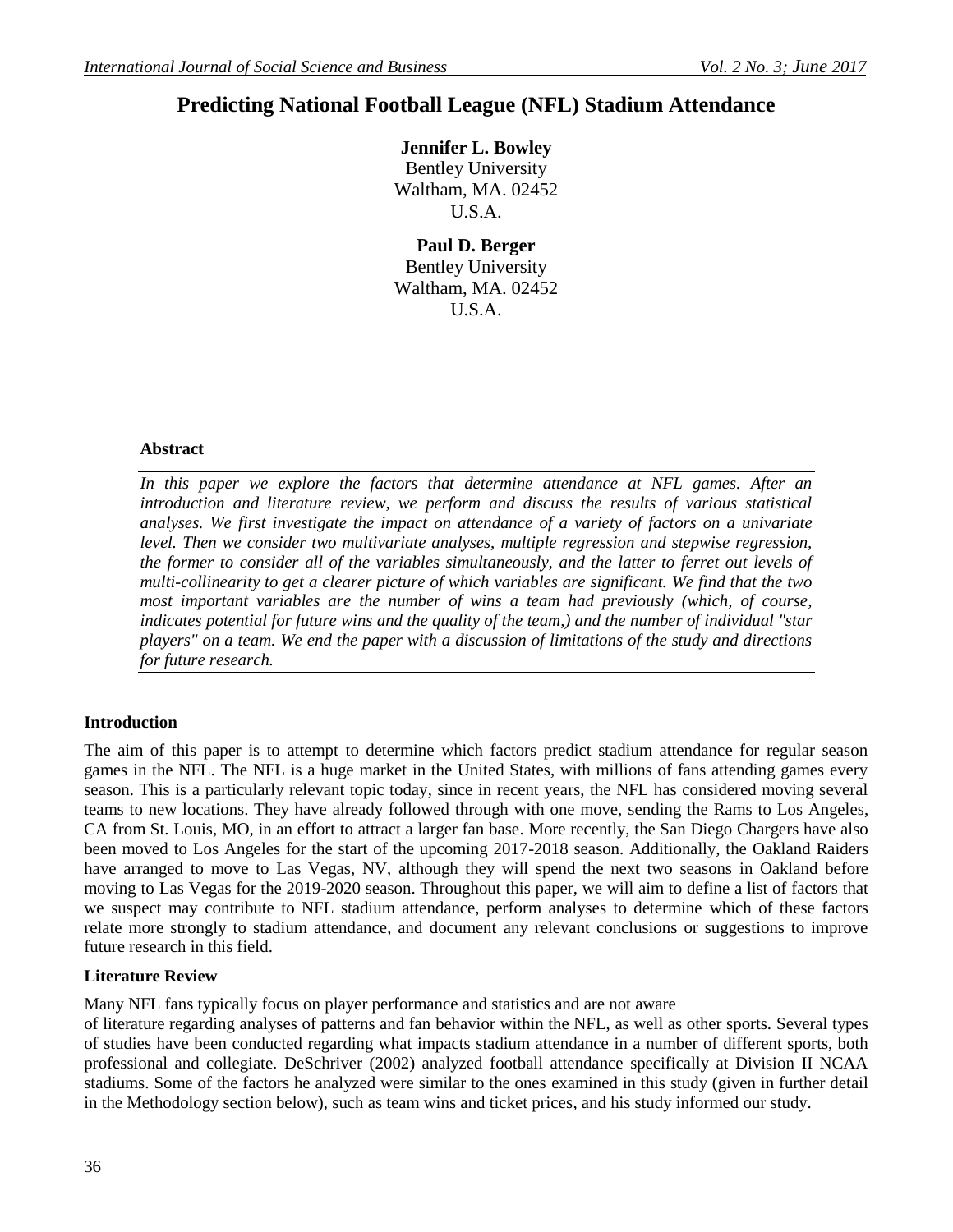However, NFL attendance analysis deals with different figures and fan bases, and we include additional variables exclusive to the NFL. DeSchriver (2011) also conducted similar research to analyze the attendance factors of Major League Soccer (MLS) in an article on the effect of expansion teams and soccer-specific stadiums. This analysis showed how this mode of data analysis is relevant and useful for any type of sports at any level of playing.

Another analysis of college football attendance was conducted by McKnight et al. (2016), who conducted research to analyze which demographic variables can predict stadium attendance in order to improve marketing in college football in all divisions. They looked at factors such as team performance, division, and college type in order to analyze what contributes to attendance at collegiate football games. Their specific intent was to be able to develop marketing strategies that may attract more fans to college football games; our intent is to investigate what predicts NFL attendance and how that could potentially explain or contribute to the NFL team moves happening and being considered in recent years.

There have also been several articles and news stories in recent years regarding the relocation of several NFL teams. Prior to the move of the St. Louis Rams back to Los Angeles, where they were previously located from 1946-1995, the most recent relocation of an NFL team was the Houston Oilers to Tennessee in 1997, to eventually become the Tennessee Titans. There has been almost a 20 year gap since any teams were moved or even considered for moves, and now, in addition to the Rams moving, and as we noted earlier, the Oakland Raiders and the San Diego Chargers have made plans to move cities. We are interested in what factors may have caused this recent increase in concern for relocating certain franchises. A set of articles on the mathematical analysis behind stadium attendance was written by Coates & Humphreys (e.g., Coates & Humphreys, 2007), which proposes several different strategies and models regarding moving teams or creating teams in new cities. Their research suggests that one of the main factors in determining where to place a team is the city's population, but also brings up the perspective of looking at how a city can benefit from a sports team. While the NFL is trying to find a city where a team can be successful at appealing to fans, that city also needs to be willing to house an NFL stadium, which usually isn't a problem due to "the creation of net new income and jobs by professional sports teams," drawing attention to the fact that moving a team to a new city is a two way relationship. This is important to keep in mind, although our analysis may not reveal much insight into the process of how an NFL team selects a city and how that city agrees with the NFL's terms.

## **Methodology**

 $\overline{a}$ 

In order to ensure consistency and better determine trends, we decided to gather data for

more than one season. Since we are investigating attendance in recent years and how it corresponds to the recent discussions about relocating teams, we focused on the 2013, 2014, and 2015 NFL seasons. Another important point is that looking solely at the attendance numbers for each team would be misleading, since some NFL stadiums have much higher capacities than others. Instead, it is necessary to compute the stadium attendance percentage for each team. Every season, each team has 8 home games and 8 away games<sup>1</sup>. The yearly average attendance percentage for all home games is calculated by dividing the sum of total attendees at all home games throughout the season by the total potential stadium capacity throughout the season (multiplied by 100 to convert to a percentage). Average stadium attendance percentage will be the dependent variable being investigated, so that the relationship between stadium attendance and a number of other factors can be explored; data were derived from Pro Football Attendance (2016), Weekly League Attendance (2016), and ESPN (2016).

We discovered that the recorded stadium attendance for several teams in many instances throughout the past three seasons is greater than that team's official stadium capacity. This is because some stadiums are able to incorporate additional seating and expand their capacity for games that are in high demand. This is why some average attendance percentages exceed 100% for some teams in the analyses we conducted. Another note of caution about stadium attendance numbers in general comes from a *Forbes Magazine* article written by Brown (2011), which describes how attendance is often tracked by tickets sold and may not necessarily reflect the number of spectators present. It additionally explains that some teams can oversell tickets and provide additional seating in stadiums or as standing room only, in order to fill their stadium as much as possible.

<sup>1</sup> Each season, lately, features a game in London, and possibly another game in Mexico City. These are "official" home games for one of the teams playing. We have not separated out these games, but believe that the results of our analyses are not materially affected by this issue.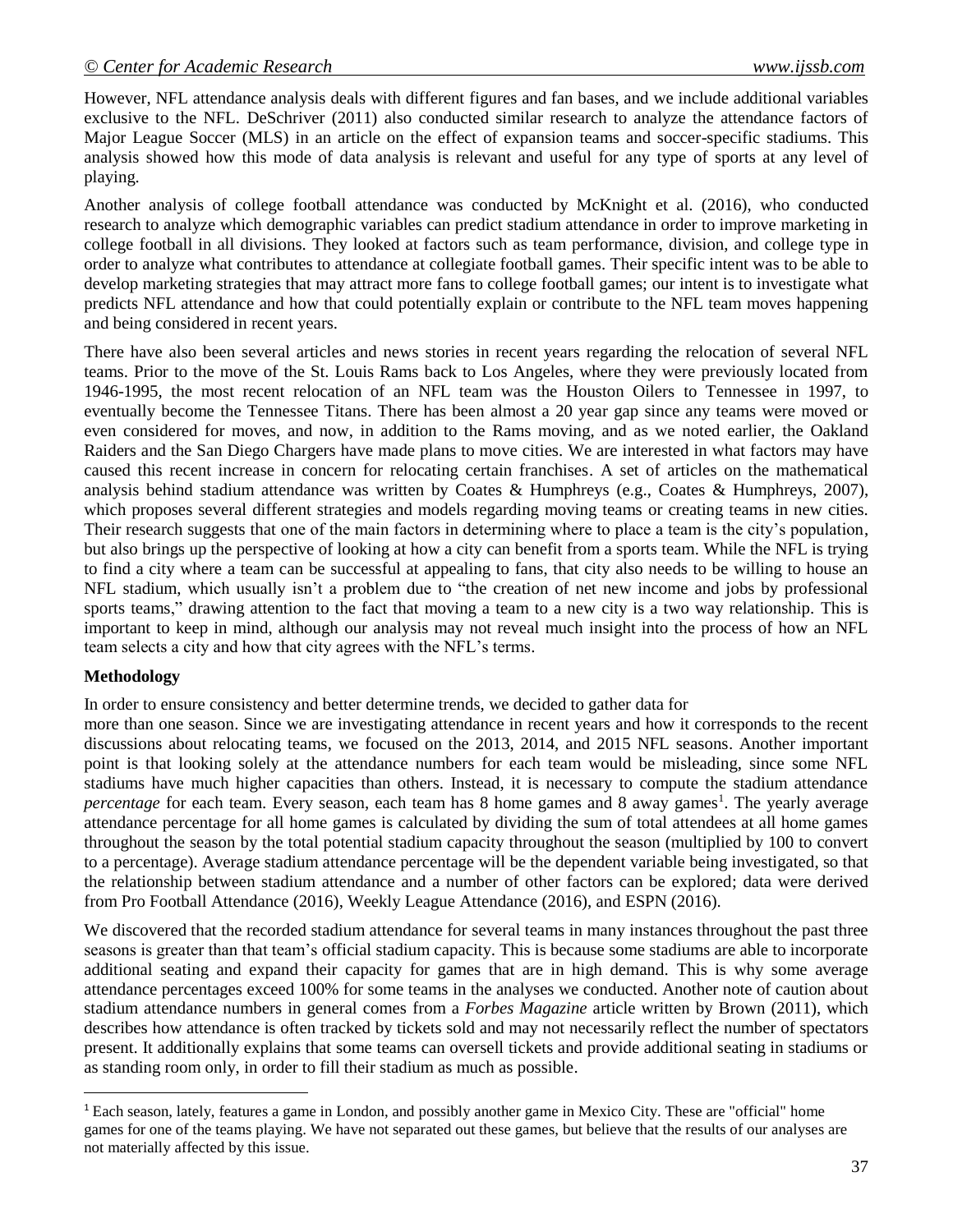While the attendance numbers might not document the exact number of attendees, these figures can still be used for the purpose of this analysis since higher ticket sales should generally reflect the same patterns as higher stadium attendance. As a precaution, we are including each team's stadium capacity as a separate factor in the analysis in order to examine whether in some cases larger stadiums may be harder to fill and thereby have lower attendance rates.

When trying to create a list of factors that could potentially impact stadium attendance, we wanted to be comprehensive and include variables from a variety of sources. Our primary consideration was that NFL teams who perform better will likely attract larger crowds. Therefore, it is vital to include measures of each team's level of success for each season. Thus, one variable included in our analysis is each team's number of wins that season. However, this variable may not be very useful in predicting stadium attendance near the beginning of the season, since early in the season they will have played very few (or zero) games and may therefore have zero wins - or, at minimum, a small sample of games. Consequently, we are also including each team's number of total wins from the previous regular season, which will provide some insight into how each team was expected to do heading into the current season. It is also important to focus on each team's number of *home* wins, both from the season being analyzed and the previous season, because stadium attendance deals only with each team's 8 home games per season. Some teams have much better records and perform significantly better at their home field, as opposed to away games or vice versa. Teams that perform better at home than on the road could potentially have higher home-field attendance than their overall record may suggest.

Another relevant factor that is more difficult to measure is a team's popularity or number of highly popular *individual* players on their team. Thus, we sought a way to determine whether a team has any "star" players who become very popular among fans and draw in larger crowds. The way we decided to measure this is by looking at the top 50 jersey sales from each year and documenting the number of players each team had in the top 50 jersey sales that year. This may help identify which teams have influential players whose fans may be more likely to pay money to watch them play *live*.

Geographical data is also of importance. It is possible that stadiums in warmer areas of the country will draw in more attendees than stadiums in the Northeast or other colder regions. Since the football season occurs during the fall and winter, stadiums in colder regions could be at a disadvantage, since they encounter very cold weather and even snowstorms, which could lower attendance numbers. It is also possible that football is historically a larger cultural phenomenon in some regions of the country as opposed to others, so this needs to be investigated. For this research, the country was divided into 5 regions: Northeast, Southeast, Midwest, Southwest, and West. These regions, at least to a moderate extent, encompass somewhat similar climatic and cultural trends.

Finally, a last factor that needed to be added to this analysis is the financial aspect of attending an NFL game. Average ticket price at each stadium each year will be included and analyzed to determine whether ticket price impacts attendance levels (NFL Tickets: Team by Team Average Prices, 2016). We might see a pattern that higher ticket price is associated with lower attendance, or *just the opposite*<sup>2</sup> .

 $\overline{a}$ 

<sup>&</sup>lt;sup>2</sup> This issue provides a good example of why we have avoided the idea of a cause-and-effect relationship. Perhaps we have the traditional relationship of a higher price associated with a lower demand. However, it is also possible that higher demand for tickets leads a team to charge higher prices.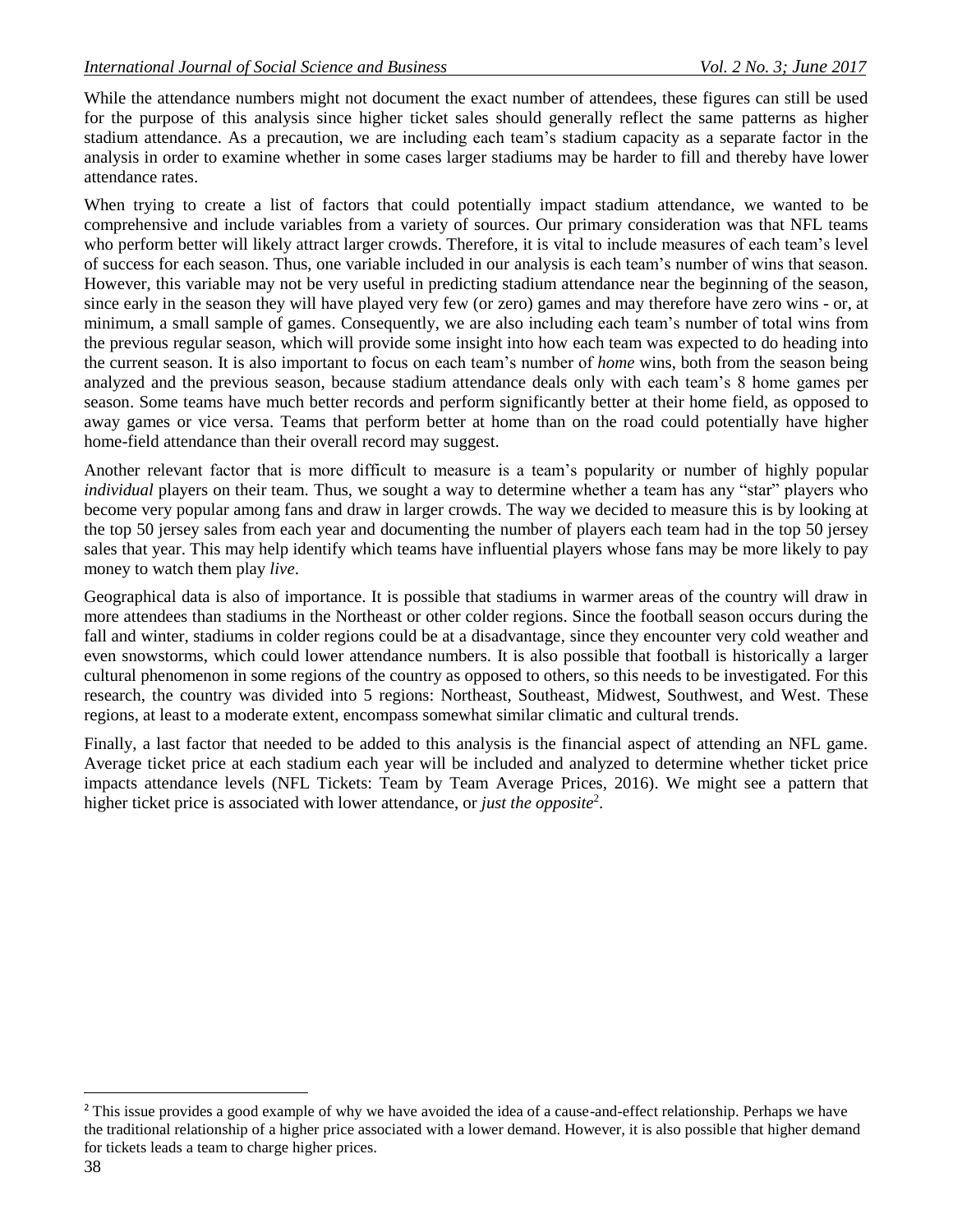#### **Data, Analysis, and Discussion of Results**

These are the average attendance percentage results for every NFL team over the past three seasons (in order of decreasing average over the 3-year period) based on recorded statistics from ESPN (2016):

| <b>Team</b>                 | 2013  | 2014  | 2015  | 3-year average |
|-----------------------------|-------|-------|-------|----------------|
| <b>Green Bay Packers</b>    | 106.9 | 107.1 | 107.2 | 107.1          |
| Dallas Cowboys              | 110.1 | 112.6 | 91.5  | 104.7          |
| Indianapolis Colts          | 104.7 | 103.8 | 104.8 | 104.4          |
| Philadelphia Eagles         | 102.3 | 103   | 102.8 | 102.7          |
| <b>Seattle Seahawks</b>     | 101.8 | 102.1 | 103   | 102.3          |
| San Francisco 49ers         | 99.3  | 103.3 | 103.4 | 102.0          |
| Minnesota Vikings           | 99.8  | 104.5 | 99.8  | 101.4          |
| <b>Denver Broncos</b>       | 101   | 101.1 | 101   | 101.0          |
| <b>Houston Texans</b>       | 100.9 | 101   | 101   | 101.0          |
| Chicago Bears               | 101.4 | 100.3 | 100.9 | 100.9          |
| <b>Baltimore Ravens</b>     | 100.2 | 100.1 | 100   | 100.1          |
| Carolina Panthers           | 99.5  | 99.8  | 100.4 | 99.9           |
| <b>New England Patriots</b> | 100   | 100   | 97.2  | 99.1           |
| <b>Atlanta Falcons</b>      | 98.6  | 99    | 98.8  | 98.8           |
| New Orleans Saints          | 99.9  | 100.2 | 95.5  | 98.5           |
| Arizona Cardinals           | 96.3  | 97.8  | 98.7  | 97.6           |
| Kansas City Chiefs          | 98.2  | 97.7  | 96.5  | 97.5           |
| Detroit Lions               | 98.9  | 97.7  | 94.4  | 97.0           |
| <b>Tennessee Titans</b>     | 100   | 100   | 90.1  | 96.7           |
| New York Giants             | 97.1  | 95.7  | 95.8  | 96.2           |
| Cincinnati Bengals          | 96.6  | 92.7  | 93.7  | 94.3           |
| New York Jets               | 93.3  | 94.7  | 94.7  | 94.2           |
| <b>Pittsburgh Steelers</b>  | 88.2  | 95.7  | 98.3  | 94.1           |
| Miami Dolphins              | 85.5  | 92.7  | 102.9 | 93.7           |
| <b>Buffalo Bills</b>        | 90.7  | 93.8  | 95.6  | 93.4           |
| <b>Cleveland Browns</b>     | 97.3  | 92.1  | 90.4  | 93.3           |
| San Diego Chargers          | 90.1  | 91.8  | 94.6  | 92.2           |
| Jacksonville Jaguars        | 89.2  | 93.7  | 91.5  | 91.5           |
| <b>Tampa Bay Buccaneers</b> | 89.6  | 90.9  | 93.5  | 91.3           |
| <b>Washington Redskins</b>  | 84.2  | 85    | 89.7  | 86.3           |
| St. Louis Rams              | 87.2  | 87.3  | 80.2  | 84.9           |
| <b>Oakland Raiders</b>      | 80    | 85.2  | 86.5  | 83.9           |

Before any analyses are performed using this data, it is immediately noticeable that the St. Louis Rams, who were relocated for the 2016 season, had the second lowest attendance over the past three years. The team with the lowest attendance in this time span has been the Oakland Raiders, who, as noted earlier, are headed for Las Vegas. The other team in serious consideration for being moved to a different city has been the San Diego Chargers - possibly moving to Los Angeles - who are  $27<sup>th</sup>$  on this list of the 32 NFL teams sorted by attendance.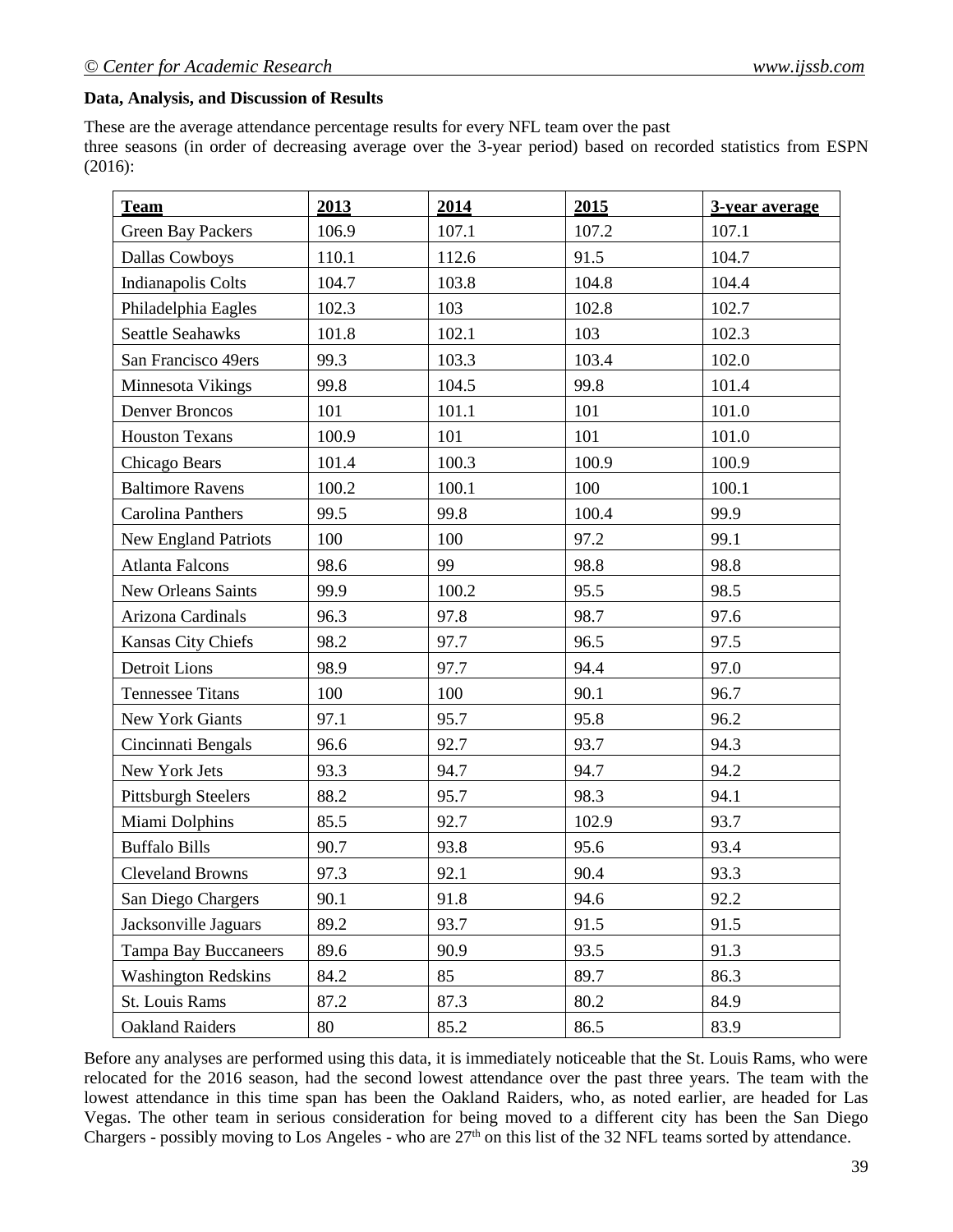The attendance data alone tells us that the teams the NFL has been considering for relocation (primarily, St. Louis, Oakland, San Diego) have been (relatively speaking!) struggling to sell tickets and fill their stadiums for home games.

| 2013                      |                           | 2014                      |       |
|---------------------------|---------------------------|---------------------------|-------|
|                           |                           |                           |       |
| Mean                      | 96.5                      | Mean                      | 97.6  |
| Median                    | 98.8                      | Median                    | 98.4  |
| <b>Standard Deviation</b> | 6.9                       | <b>Standard Deviation</b> | 6.1   |
| Minimum                   | 80.0                      | Minimum                   | 85.0  |
| Maximum                   | 110.1                     | Maximum                   | 112.6 |
|                           |                           |                           |       |
|                           | 2015                      |                           |       |
|                           |                           |                           |       |
|                           | Mean                      | 96.7                      |       |
|                           | Mode                      | 91.5                      |       |
|                           | <b>Standard Deviation</b> | 5.8                       |       |
|                           | Minimum                   | 80.2                      |       |
|                           | Maximum                   | 107.2                     |       |
|                           |                           |                           |       |

Table 1 presents some key descriptive statistics for the attendance percentages for each year:

Table1: Some descriptive statistics for team attendance

The mean attendance percentages don't vary by much, but out of these three years it was the lowest in 2013 (96.5%), closely followed by 2015 (96.7%), and the highest in 2014 (97.6%). Since all these means are very similar, it suggests a lack of any obvious drastic changes or trends in average attendance percentage in the NFL in recent years. The maximum and minimum were also highest in 2014, while 2013 had the lowest minimum and 2015 had the lowest maximum attendance percentage for an individual team. In all three years, the median attendance was slightly higher than the mean, suggesting that some of the teams with the lower attendance values dragged down the mean, suggesting a minor degree of left skewness to the distribution of attendance figures.

#### *Univariate Analyses*

One of the relationships we wished to investigate is whether location appears to have an effect on a team's attendance. Table 2 contains the average attendance percentages by region of the country.

| <b>Region</b> | <b>Average Attendance (2013-</b><br>2015 | # of Teams |
|---------------|------------------------------------------|------------|
| Midwest       | 97.9%                                    |            |
| Northeast     | 95.8%                                    |            |
| Southeast     | 95.8%                                    |            |
| Southwest     | 101.1%                                   |            |
| West          | 96.3%                                    |            |

Table 2: Attendance by region of the country

From these data alone, it's not entirely clear why Los Angeles was chosen as the new destination for the Rams. They were moved from the Midwestern region, which had the second highest attendance percentage in the past three years, to the West, which had the third highest attendance percentage. One possibility is that Los Angeles is predicted to be a successful market based on high city-population alone.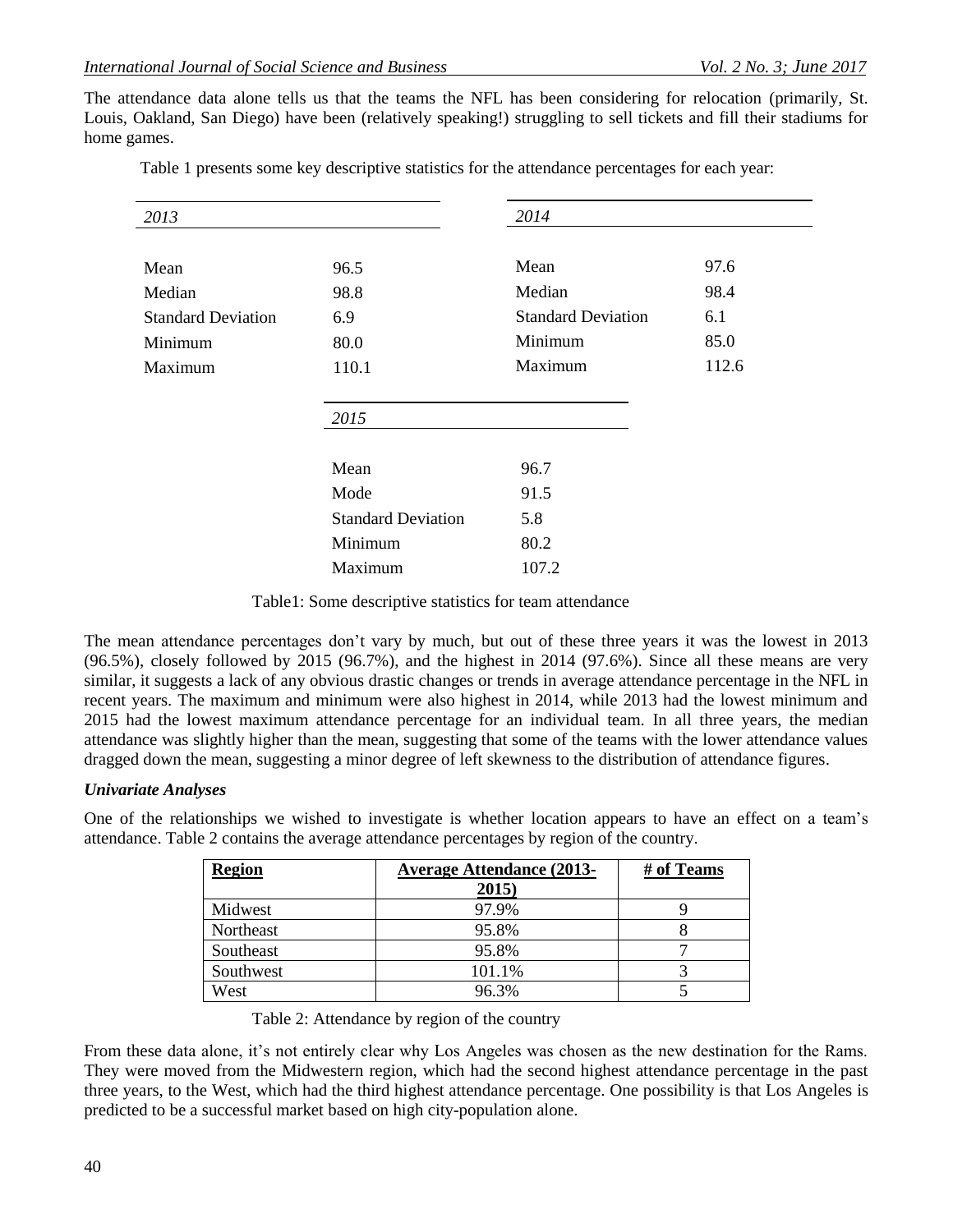$\overline{a}$ 

Another is that they were taken out of the Midwest, the region with the most NFL teams, and brought to the West, the region with the second lowest number of NFL teams, in order to try to even the distribution of teams across the country. One interesting conclusion is that the 3 NFL teams in the Southwestern region have very highly successful attendance rates. This could potentially be because there are fewer NFL teams in this region, or could be related to a number of other factors, such as the consistently warm weather or the huge cultural impact of football in the Southwest. Regardless, it is interesting that the NFL hasn't seriously considered relocating a team to a city within this region based on its current success.

Interestingly, there is no clear relationship between the 3-year attendance average percentage and stadium capacity for NFL teams. The regression results for these two variables are shown in Table 3:

|                     | Coefficients | <b>Standard Error</b> | t Stat | P-value  |
|---------------------|--------------|-----------------------|--------|----------|
| Intercept           | 83.40        | 10.73                 | 7 77   | 1.13E-08 |
| Stadium<br>Capacity | 0.00019      | 0.00015               | 127    | 0.215    |

Table 3: Linear Regression results with  $Y =$  average attendance %,  $X =$  stadium capacity

The p-value of 0.215 does not allow us (at traditional significance level of .05, or, perhaps, .10) to conclude that there is a linear relationship between attendance percentage and stadium capacity. The sign of the coefficient is positive, indicating that a larger stadium capacity corresponds with a larger attendance percentage<sup>3</sup>, but the magnitude of the coefficient (.00019) is too close to zero to provide convincing evidence that the true coefficient is really non-zero; thus, we conclude there is no linear relation between the two variables; a look at the scatter diagram (not provided here) would also clearly indicate the lack of a non-linear relationship.

Our next step in the analysis was to search for a relationship between each team's home game attendance and their performance. Relating each team's attendance to their wins for the current season and the previous season (for both *total wins* and *home wins only*), the results are below for each of the three seasons. Each analysis includes a graphical depiction of the relationship with a linear trend line, the regression results including the pvalue which determines significance, and both the R-squared and adjusted R-squared values which measure how much of the variation in attendance is accounted for by each model. Tables 4a-d considers a) attendance vs. total wins the previous year, b) attendance vs. home wins the previous year, c) attendance vs. total wins in the current year, and d) attendance vs. home wins in the current year. Tables 5a-d considers the same analyses for 2014, and Tables 6a-d the same analyses for 2015. We then discuss these results.



<sup>&</sup>lt;sup>3</sup> Certainly, this is not an impossible direction for such a relationship, if we acknowledge that the decision on a stadium's capacity could be based on demand for seating.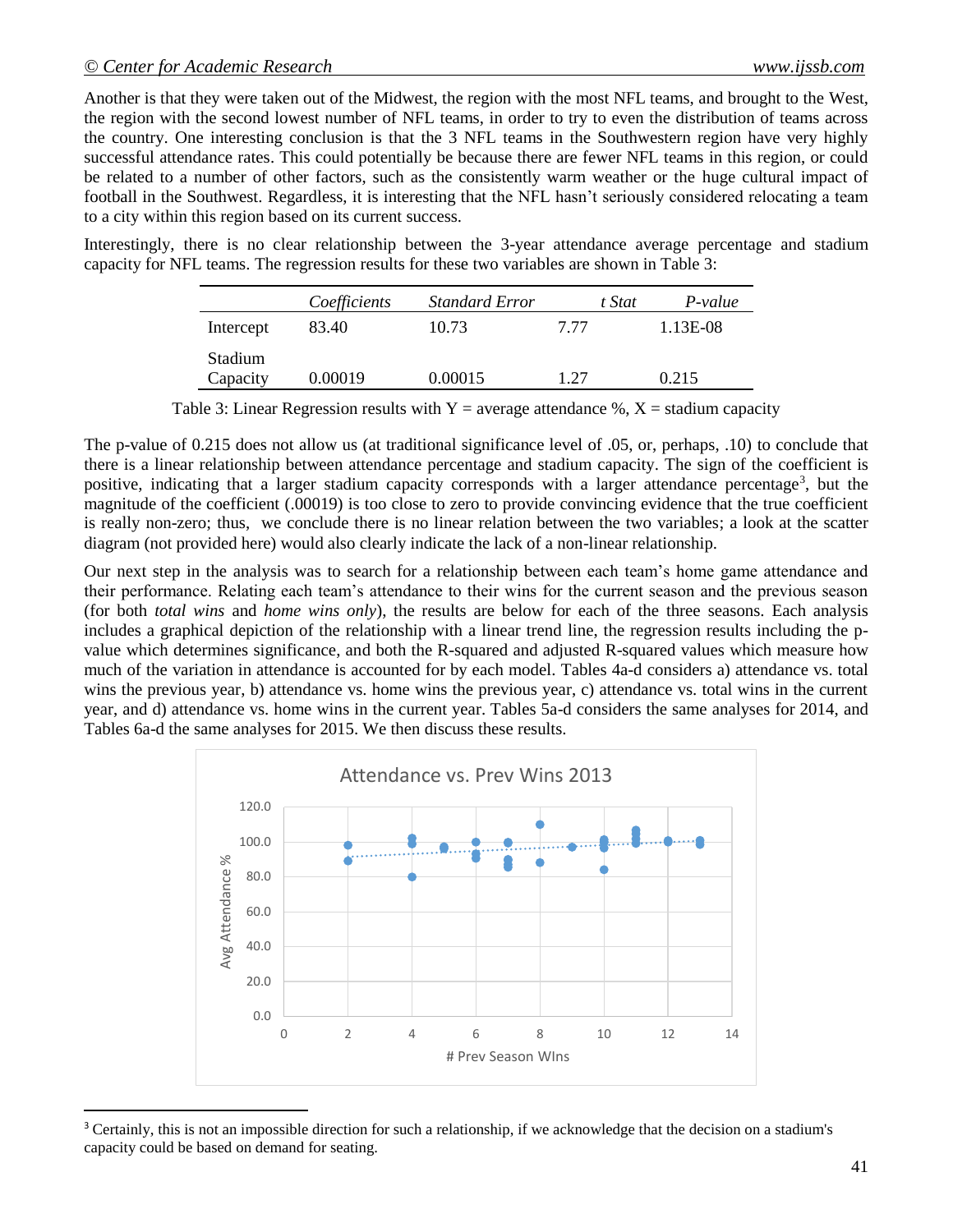|                           | Coefficients | <b>Standard Error</b>    | t Stat | P-value  |
|---------------------------|--------------|--------------------------|--------|----------|
| Intercept<br># Wins Prev. | 89.8         | 3.2                      | 27.98  | 4.73E-23 |
| Season                    | 0.84         | 0.38                     | 2.23   | 0.033    |
|                           | R Square     |                          | 0.142  |          |
|                           |              | <b>Adjusted R Square</b> | 0.114  |          |

Table 4a: Attendance vs. Total Wins from Previous Season, 2013



Adjusted R Square 0.097

Table 4b: Attendance vs. Home Wins from Previous Season, 2013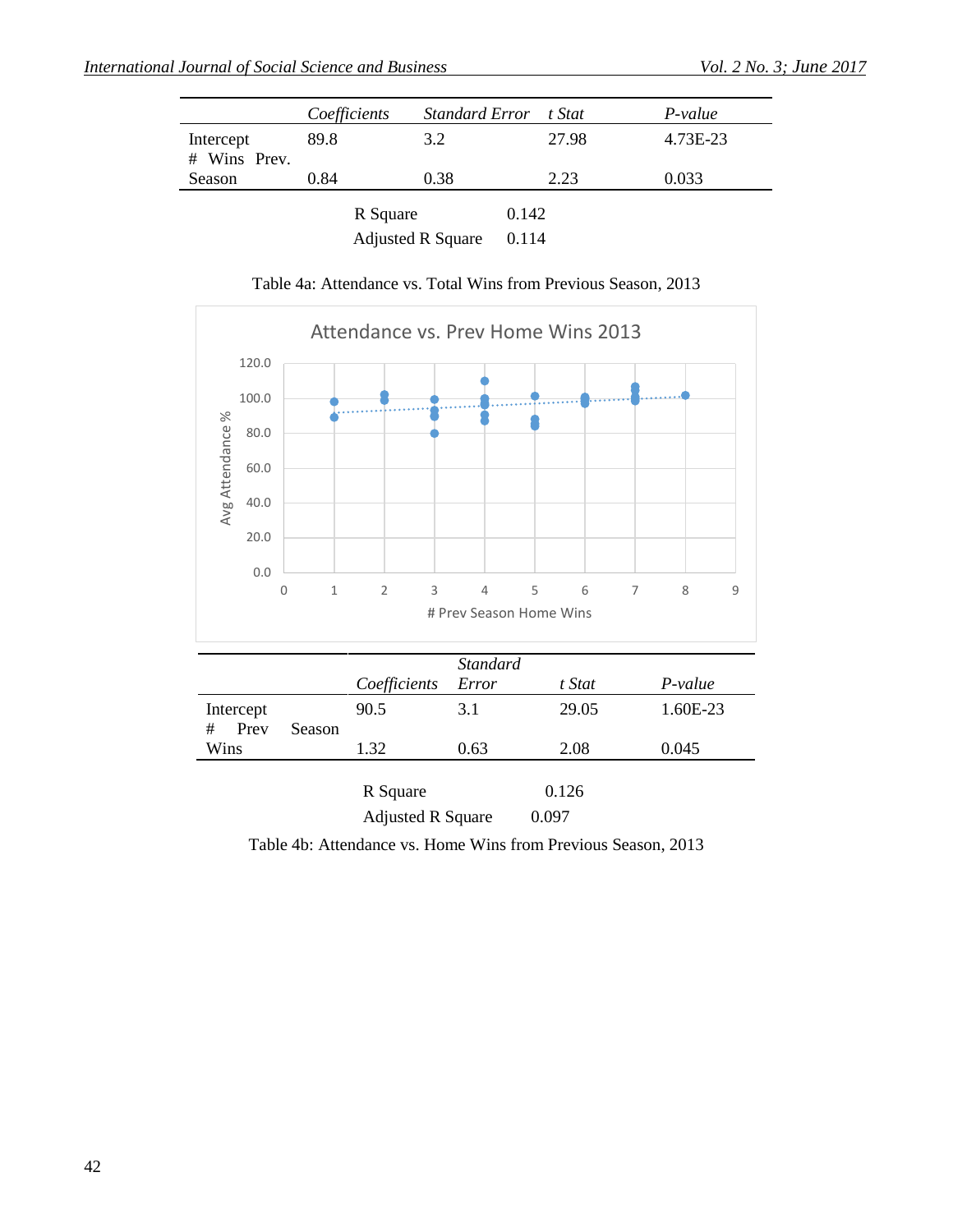

|                 | Coefficients | <i>Standard</i><br>Error | t Stat | P-value  |
|-----------------|--------------|--------------------------|--------|----------|
| Intercept       | 89.1         | 3.1                      | 28.62  | 2.43E-23 |
| $# \text{Wins}$ | 0.94         | 0.36                     | 2.57   | 0.015    |
|                 | R Square     |                          | 0.181  |          |

Adjusted R Square 0.153

Table 4c: Attendance vs. Total Wins Current Season, 2013



|                        |              | <i>Standard</i>                                    |                |         |
|------------------------|--------------|----------------------------------------------------|----------------|---------|
|                        | Coefficients | Error                                              | t Stat         | P-value |
| Intercept<br>#<br>Home |              | 90.48995147 3.211180698 28.17965103 3.84131E-23    |                |         |
| Wins                   |              | 1.262232372  0.626385558  2.015104525  0.052931073 |                |         |
|                        | R Square     | <b>Adjusted R Square</b>                           | 0.119<br>0.090 |         |

Table 4d: Attendance vs. Home Wins Current Season, 2013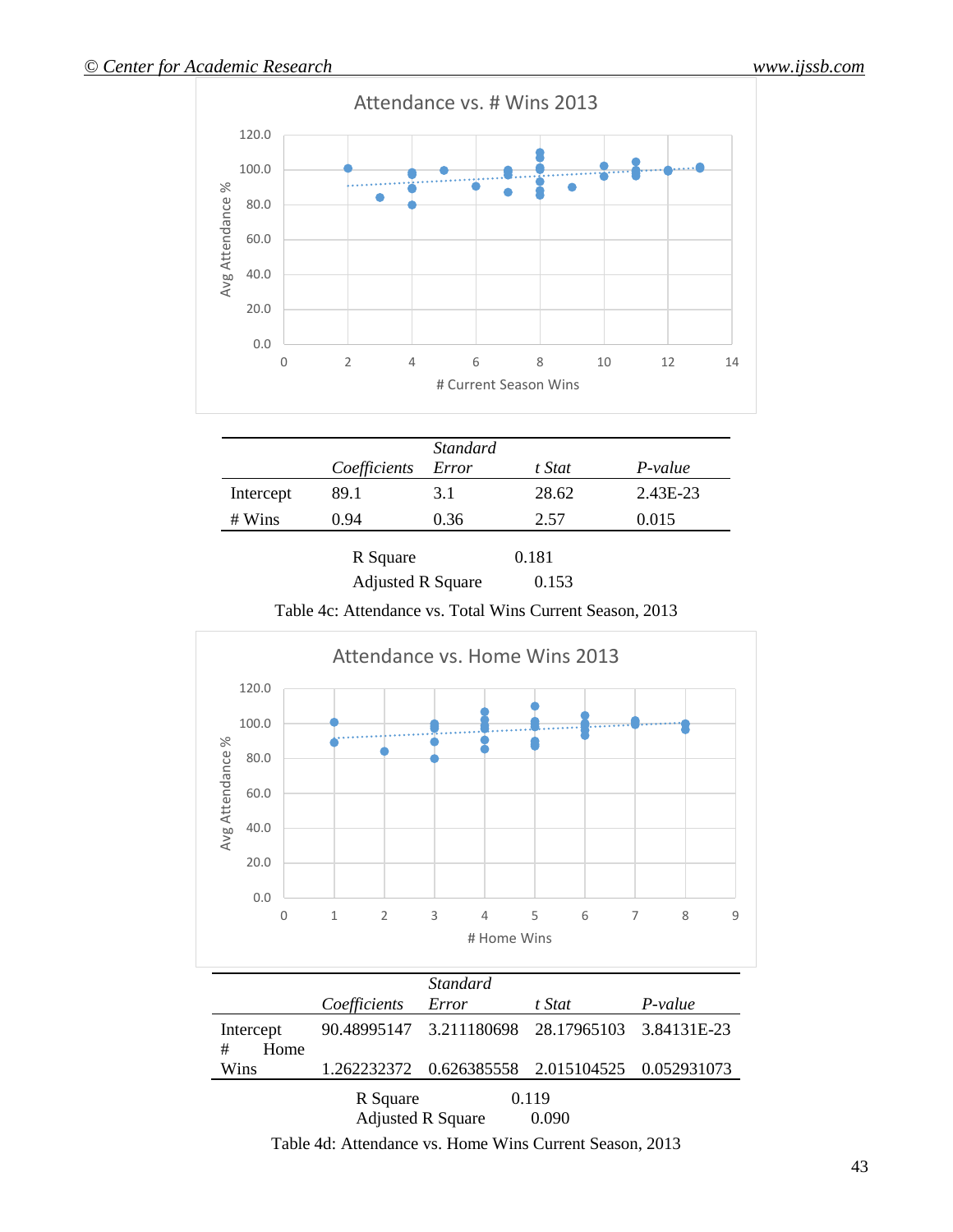

|                           | Coefficients             | <b>Standard</b><br>Error | t Stat | P-value  |
|---------------------------|--------------------------|--------------------------|--------|----------|
| Intercept<br># Wins Prev. | 91.1                     | 2.8                      | 32.62  | 5.45E-25 |
| Season                    | 0.82                     | 0.33                     | 2.50   | 0.018    |
|                           | R Square                 |                          | 0.173  |          |
|                           | <b>Adjusted R Square</b> |                          | 0.145  |          |

Table 5a: Attendance vs. Total Wins from Previous Season, 2014

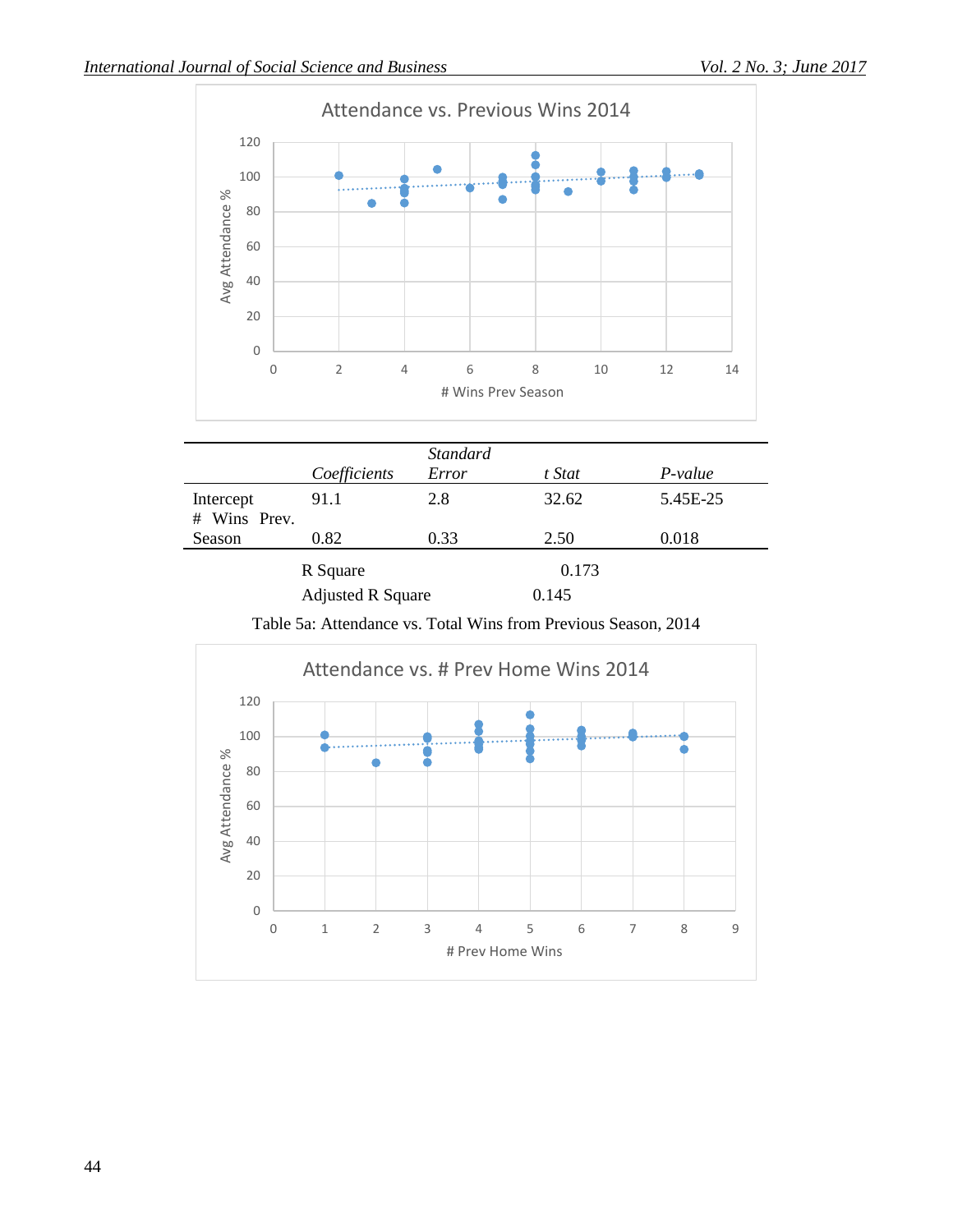|             |              | <b>Standard</b> |        |          |
|-------------|--------------|-----------------|--------|----------|
|             | Coefficients | Error           | t Stat | P-value  |
| Intercept   | 92.8         | 2.9             | 31.90  | 1.04E-24 |
| # Prev Home |              |                 |        |          |
| Wins        | L.OO         | 0.57            | 1.76   | 0.089    |
|             | R Square     |                 | 0.093  |          |

| IN DYUGHU                | <u>v.v.v</u> |
|--------------------------|--------------|
| <b>Adjusted R Square</b> | 0.063        |

Table 5b: Attendance vs. Home Wins from Previous Season, 2014



|                 | Coefficients             | <i>Standard</i><br>Error | t Stat | P-value  |
|-----------------|--------------------------|--------------------------|--------|----------|
| Intercept       | 89.1                     | 2.5                      | 35.21  | 5.84E-26 |
| $# \text{Wins}$ | 1.06                     | 0.30                     | 3.58   | 0.001    |
|                 | R Square                 |                          | 0.300  |          |
|                 | <b>Adjusted R Square</b> |                          | 0.277  |          |

Table 5c: Attendance vs. Total Wins Current Season, 2014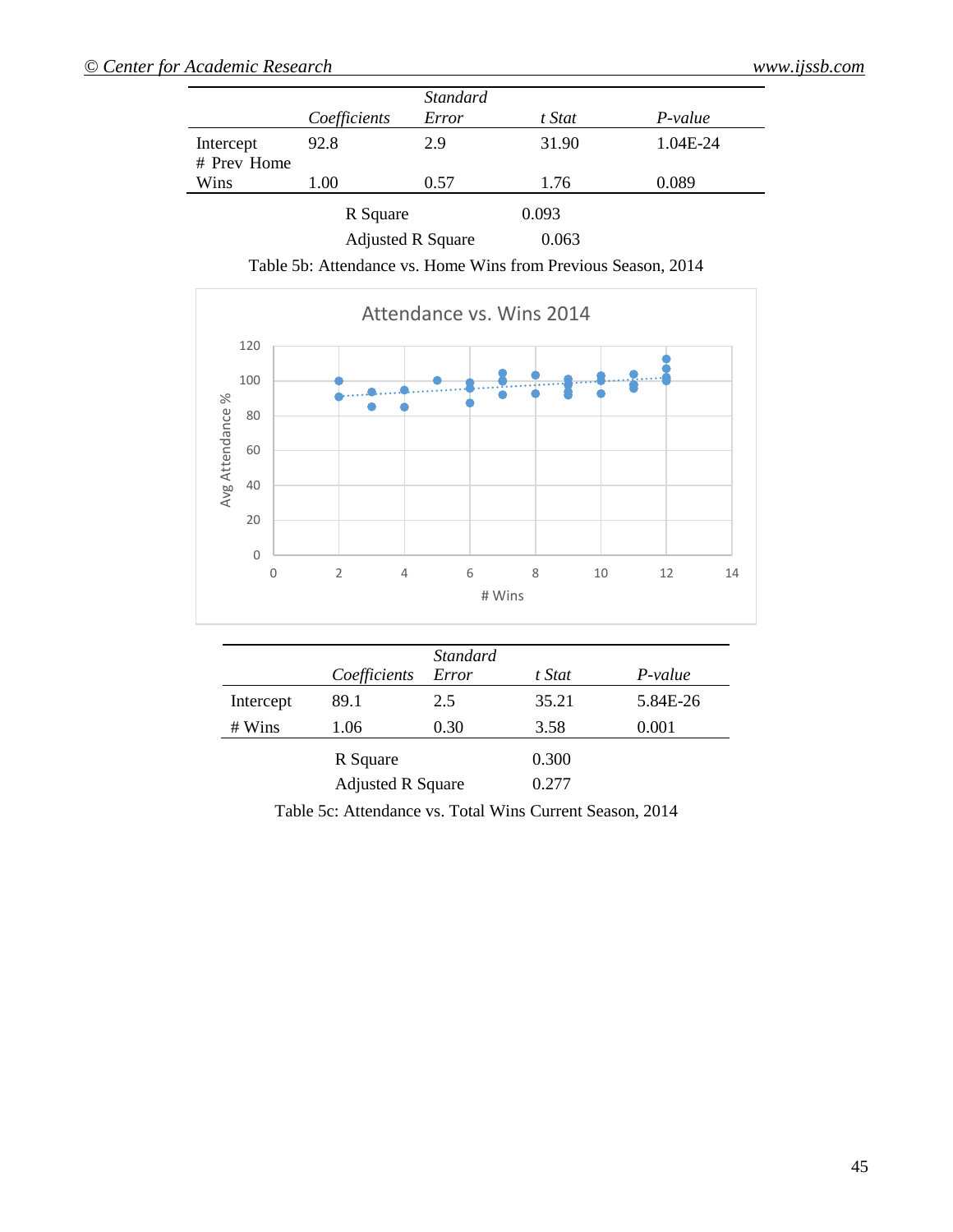



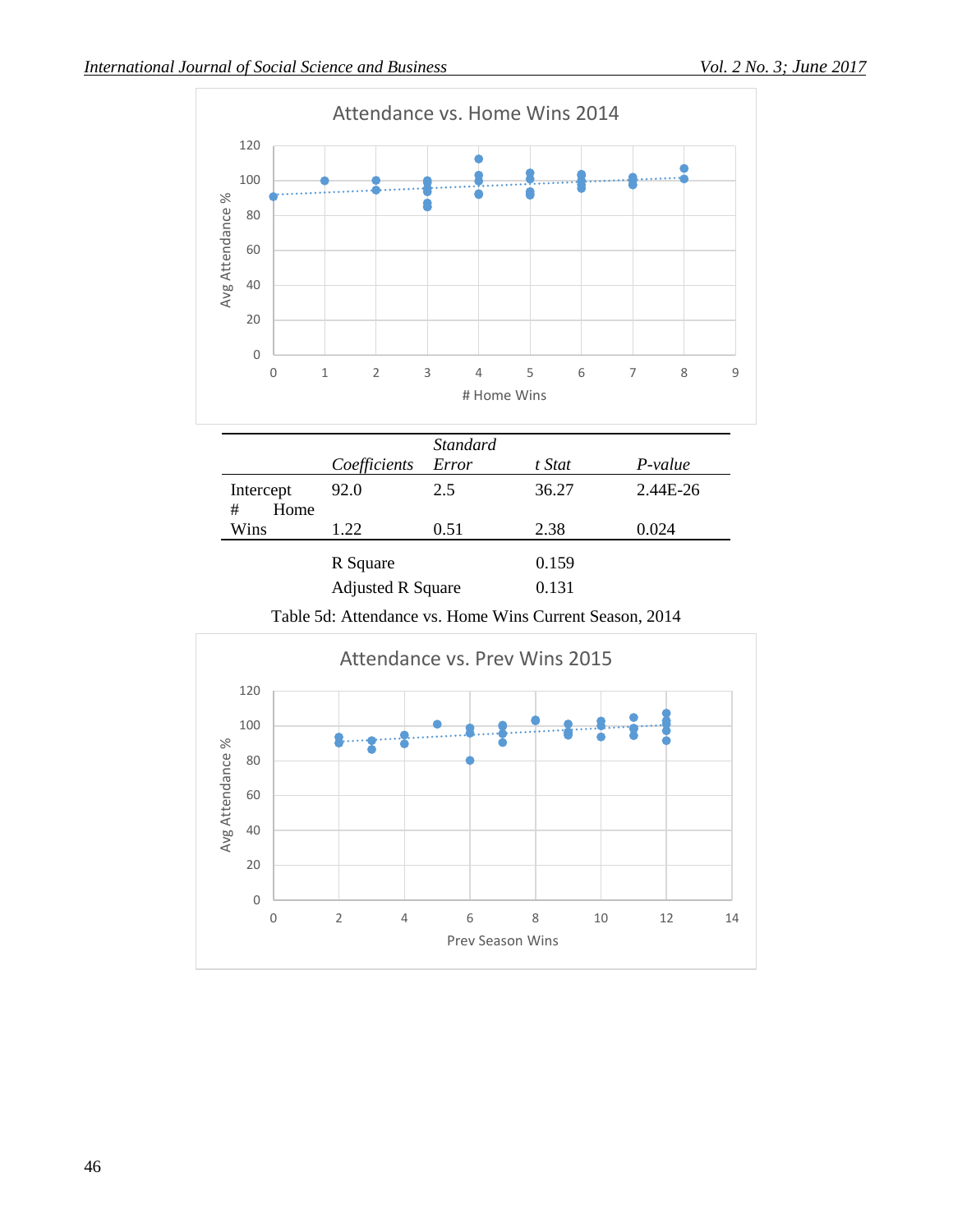|                             |                          | <i>Standard</i> |        |          |
|-----------------------------|--------------------------|-----------------|--------|----------|
|                             | Coefficients             | Error           | t Stat | P-value  |
| Intercept<br>Season<br>Prev | 89.1                     | 2.41            | 36.72  | 1.70E-26 |
| Wins                        | 0.96                     | 0.28            | 3.38   | 0.002    |
|                             | R Square                 |                 | 0.276  |          |
|                             | <b>Adjusted R Square</b> |                 | 0.252  |          |

Table 6a: Attendance vs. Total Wins from Previous Season, 2015



Table 6b: Attendance vs. Home Wins from Previous Season, 2015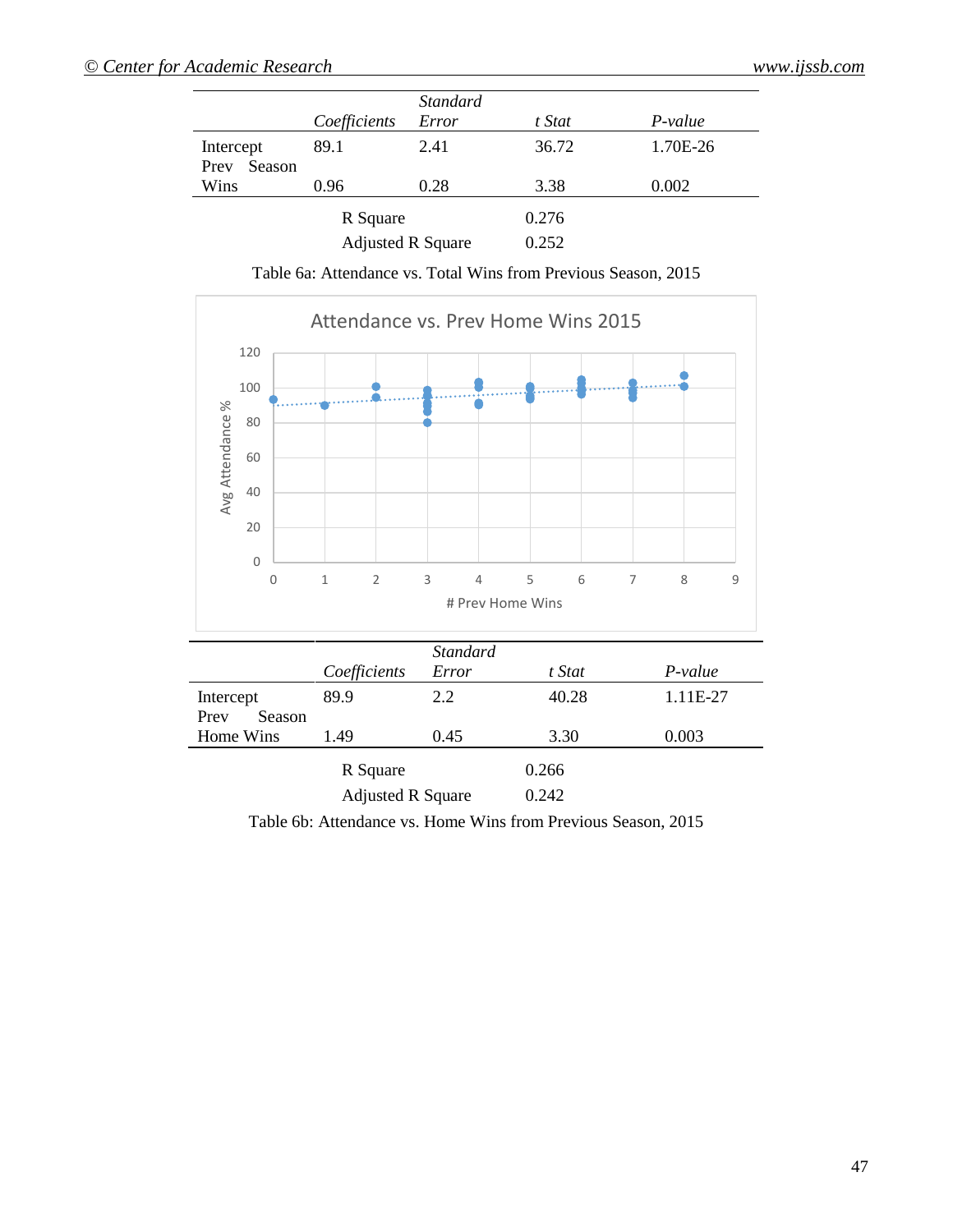

Table 6c: Attendance vs. Total Wins Current Season, 2015



Table 6d: Attendance vs. Home Wins Current Season

Adjusted R Square -0.004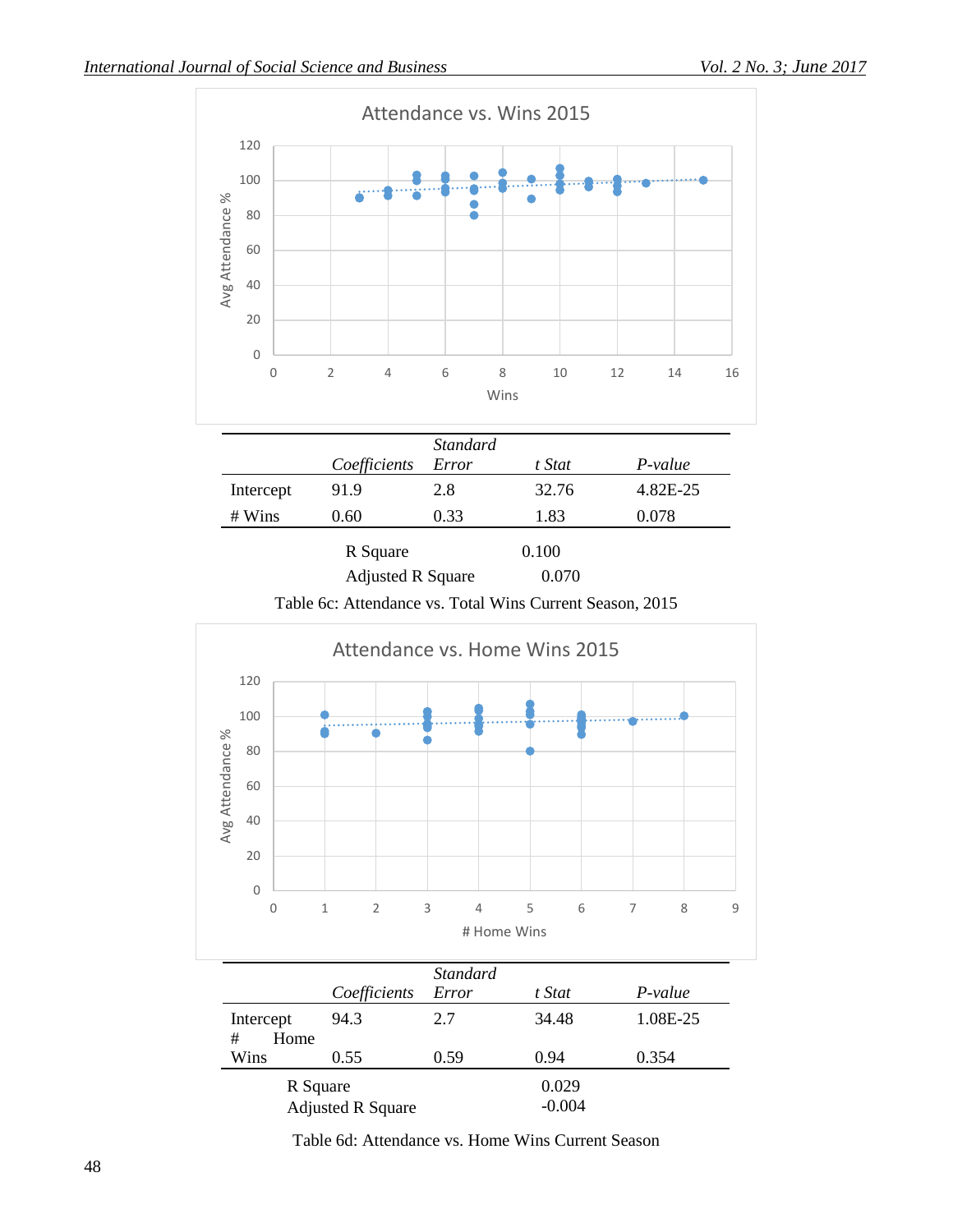There are several important conclusions that can be made from these analyses. First of all, the relationship between attendance percentage and each different grouping of wins (whether total wins or home wins, from current season or previous, for each of the three years) is statistically significant (at 0.10 level of significance) in every scenario except for current season home wins in 2015, with 8 of the 11 significant results also significant at .05 significance level. This indicates that number of wins (home or total, for the current or previous year) is usually a useful predictor of that team's attendance percentage. Also, for every scenario, the relationship between attendance percentage and that team's wins was positive, meaning that the more a team wins, the higher attendance percentage they will have at their home stadium on average.

The most significant relationship of any scenario is between attendance percentage and current season wins in 2014, with a p-value of 0.001 and an R squared value of 0.30. The low p-value suggests a highly significant relationship between attendance percentage and wins that year. If we were to conduct a hypothesis test to see if wins impacts attendance percentage, with

 $H_0$ : coefficient for wins = 0

H<sub>1</sub>: coefficient for wins  $\neq$  0

we would look to the p-value for the (slope) coefficient for wins, to determine if the relationship is significant at a given level of significance. Since the p-value in this case is 0.001, lower than all commonly used levels of significance, we are able to reject  $H_0$  and conclude that there is a significant linear relationship between wins and attendance percentage. The R squared value of 0.30 in this scenario indicates that (we estimate that) 30% of the variation in attendance percentage is accounted for by the model between attendance percentage and number of wins in 2014, while the rest is due to other factors (generally labeled "error".) This is the highest R squared value of the 12 regression analyses.

# *Multivariate Analyses*

## *Multiple-regression analysis*

A step that pulls all variables into the analysis simultaneously is to run a multiple regression for each year. Since one of the variables collected, region of the country, is a qualitative/nominal variable, it is necessary to create dummy variables in order to properly perform the analysis. For the five categories, four dummy variables were created:

Northeast: 1 if team is located in the Northeast, 0 otherwise Southeast: 1 if team is located in the Southeast, 0 otherwise Midwest: 1 if team is located in the Midwest, 0 otherwise Southwest: 1 if team is located in the Southwest, 0 otherwise

While the West location does not receive its own dummy variable, (i.e., it is the "dummy" or "base" category), it is accounted for through the intercept.

Tables 7a (2013), 7b (2014), and 7c (2015) present the multiple regression results using all variables for each year to attempt to predict average stadium attendance percentage:

| <b>Regression Statistics</b> |       |
|------------------------------|-------|
| Multiple R                   | 0.816 |
| R Square                     | 0.666 |
| Adjusted R Square            | 0.483 |
| Standard Error               | 4.940 |
| <b>Observations</b>          | 32    |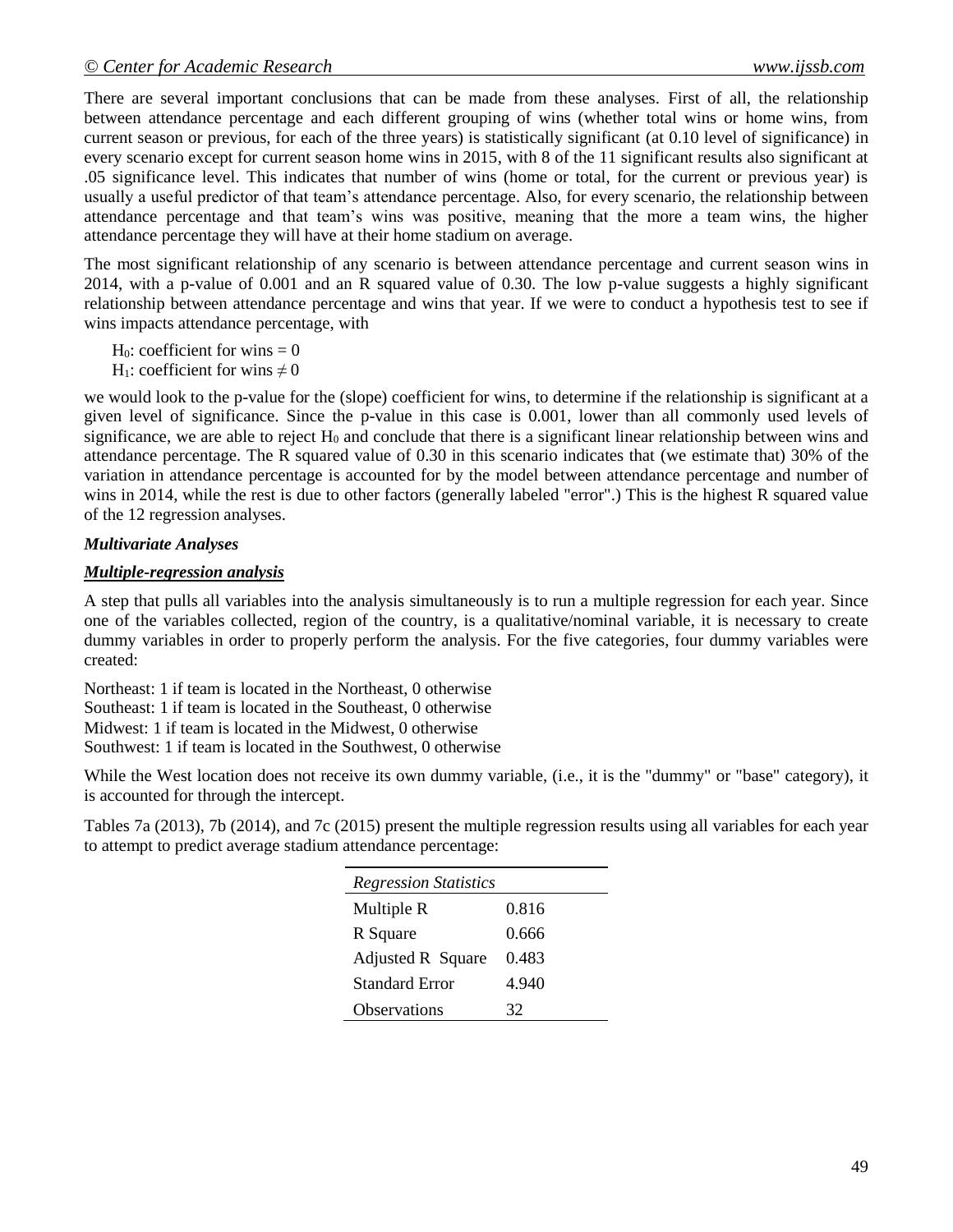|                         |              |                 |                          |      |          |                  | Significance     |             |
|-------------------------|--------------|-----------------|--------------------------|------|----------|------------------|------------------|-------------|
|                         |              | df              | $\mathcal{S}\mathcal{S}$ |      | MS       | $\boldsymbol{F}$ | $\boldsymbol{F}$ |             |
| Regression              | 11           | 974.9           |                          | 88.6 | 3.63     |                  | 0.006            |             |
| Residual                | 20           |                 | 488.0                    | 24.4 |          |                  |                  |             |
| Total                   | 31           |                 | 1462.9                   |      |          |                  |                  |             |
|                         |              | <b>Standard</b> |                          |      |          |                  |                  |             |
|                         | Coefficients | Error           | t Stat                   |      | P-value  |                  | Lower 95%        | Upper $95%$ |
| Intercept               | 70.96        | 10.89           | 6.51                     |      | 2.38E-06 | 48.23            |                  | 93.69       |
| <b>Stadium Capacity</b> | 0.0001       | 0.00015         | 0.66                     |      | 0.516    | $-0.0002$        |                  | 0.0004      |
| # wins                  | 1.24         | 0.69            | 1.79                     |      | 0.089    | $-0.21$          |                  | 2.69        |
| # home wins             | $-0.81$      | 1.10            | $-0.74$                  |      | 0.468    | $-3.11$          |                  | 1.48        |
| # wins prev. season     | $-0.12$      | 0.78            | $-0.15$                  |      | 0.879    | $-1.75$          |                  | 1.51        |
| # home wins prev.       |              |                 |                          |      |          |                  |                  |             |
| season                  | 0.75         | 1.13            | 0.67                     |      | 0.5119   | $-1.60$          |                  | 3.10        |
| Avg. ticket price       | $-0.004$     | 0.017           | $-0.25$                  |      | 0.8079   | $-0.04$          |                  | 0.03        |
| # players in top $50$   |              |                 |                          |      |          |                  |                  |             |
| jersey sales            | 2.46         | 1.33            | 1.85                     |      | 0.0799   | $-0.31$          |                  | 5.22        |
| NE                      | 5.73         | 3.69            | 1.55                     |      | 0.136    | $-1.96$          |                  | 13.42       |
| <b>SE</b>               | 6.99         | 3.40            | 2.06                     |      | 0.053    | $-0.10$          |                  | 14.09       |
| <b>MW</b>               | 10.15        | 3.07            | 3.31                     |      | 0.003    | 3.75             |                  | 16.54       |
| SW                      | 10.94        | 3.94            | 2.78                     |      | 0.012    | 2.72             |                  | 19.16       |

Regression equation:

Avg Attendance% =  $70.96 - 0.0001*$ StadiumCapacity +  $1.22*$ Wins  $- 0.81*$ HomeWins  $- 0.12*$ PrevWins +  $0.75*$ PrevHomeWins –  $0.004*$ TicketPrice + 2.46\*PlayersTop50 + 5.73\*NE + 6.99\*SE + 10.15\*MW +10.94\*SW

|            |    |    | <b>Regression Statistics</b> |             |  |                  |              |
|------------|----|----|------------------------------|-------------|--|------------------|--------------|
|            |    |    | Multiple R                   | 0.75        |  |                  |              |
|            |    |    | R Square                     | 0.57        |  |                  |              |
|            |    |    | Adjusted                     | $\mathbf R$ |  |                  |              |
|            |    |    | Square                       | 0.33        |  |                  |              |
|            |    |    | <b>Standard Error</b>        | 5.01        |  |                  |              |
|            |    |    | Observations                 | 32          |  |                  |              |
|            |    |    |                              |             |  |                  | Significance |
|            |    | df | SS                           | MS          |  | $\boldsymbol{F}$ | F            |
| Regression | 11 |    | 663.4                        | 60.3        |  | 2.40             | 0.043        |
| Residual   | 20 |    | 502.9                        | 25.1        |  |                  |              |
| Total      | 31 |    | 1166.3                       |             |  |                  |              |

| Table 7a: Multiple regression analysis for 2013 |  |  |  |
|-------------------------------------------------|--|--|--|
|-------------------------------------------------|--|--|--|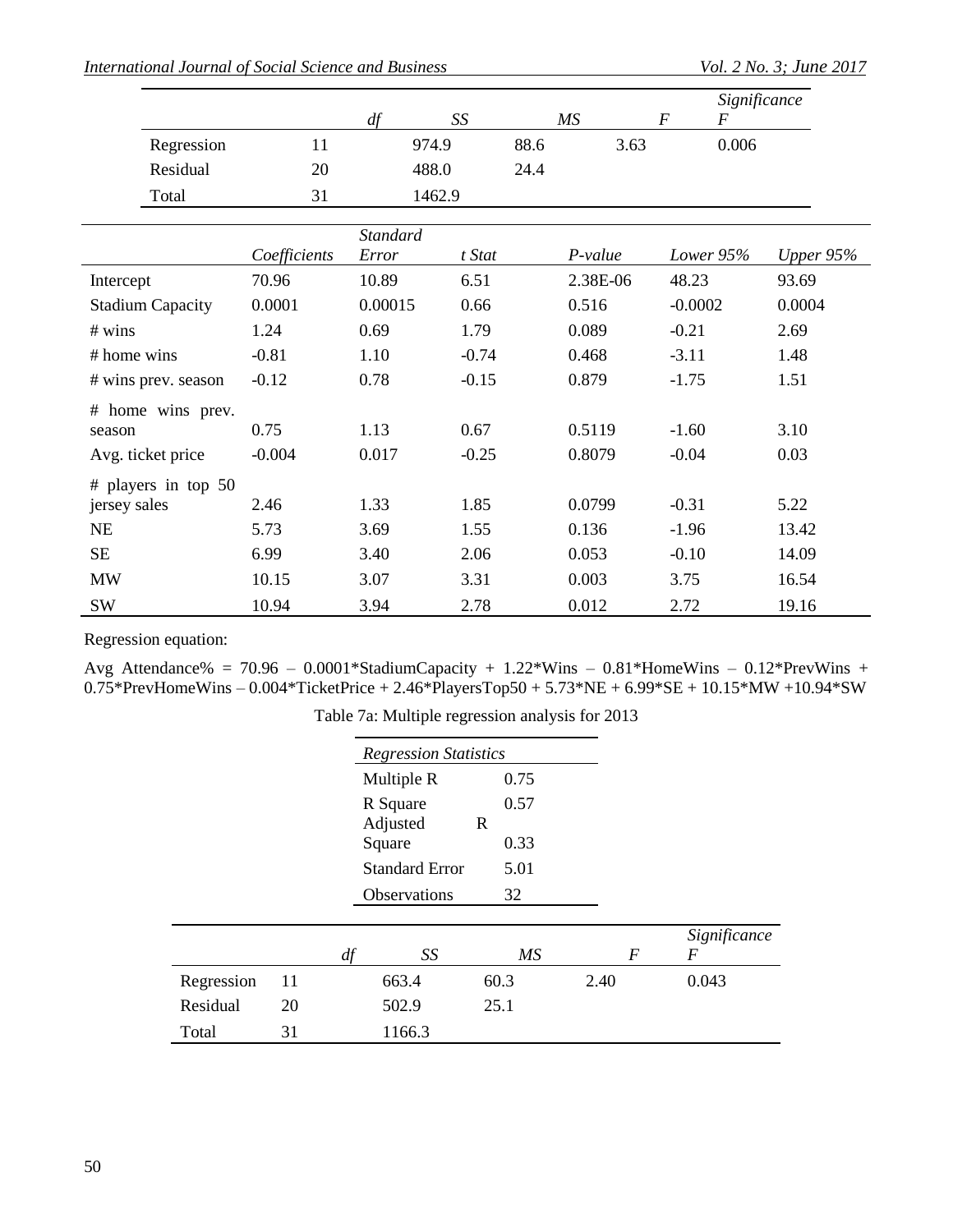# *© Center for Academic Research www.ijssb.com*

|                         |              | <b>Standard</b> |         |           |            |             |
|-------------------------|--------------|-----------------|---------|-----------|------------|-------------|
|                         | Coefficients | Error           | t Stat  | $P-value$ | Lower 95%  | Upper $95%$ |
| Intercept               | 77.68        | 11.821          | 6.57    | 2.09E-06  | 53.04      | 102.33      |
| <b>Stadium Capacity</b> | 8.37E-05     | 0.00016         | 0.53    | 0.602     | $-0.00024$ | 0.00041     |
| # wins                  | 0.53         | 0.97            | 0.55    | 0.589     | $-1.49$    | 2.59        |
| $#$ home wins           | $-0.17$      | 1.30            | $-0.13$ | 0.899     | $-2.88$    | 2.55        |
| # wins prev season      | 0.58         | 0.73            | 0.80    | 0.435     | $-0.95$    | 2.12        |
| # home wins prev        |              |                 |         |           |            |             |
| season                  | $-0.59$      | 1.07            | $-0.55$ | 0.589     | $-2.82$    | 1.641       |
| avg ticket price        | 0.012        | 0.02            | 0.58    | 0.567     | $-0.03$    | 0.055       |
| # players in top $50$   |              |                 |         |           |            |             |
| jersey sales            | 1.38         | 1.20            | 1.15    | 0.262     | $-1.12$    | 3.87        |
| <b>NE</b>               | 0.80         | 3.43            | 0.23    | 0.818     | $-6.36$    | 7.97        |
| <b>SE</b>               | 5.76         | 3.62            | 1.59    | 0.127     | $-1.79$    | 13.31       |
| <b>MW</b>               | 4.34         | 3.12            | 1.39    | 0.180     | $-2.17$    | 10.86       |
| <b>SW</b>               | 7.84         | 4.73            | 1.66    | 0.113     | $-2.02$    | 17.69       |

Regression equation:

Avg Attendance% =  $77.68 + 0.00008*$ StadiumCapacity +  $0.53*$ Wins  $- 0.17*$ HomeWins +  $0.58*$ PrevWins  $-$ 0.59\*PrevHomeWins – 0.01\*TicketPrice + 1.38\*PlayersTop50 + 0.80\*NE + 5.76\*SE + 4.34\*MW + 7.84\*SW

|  | Table 7b: Multiple regression analysis for 2014 |  |  |
|--|-------------------------------------------------|--|--|
|  |                                                 |  |  |
|  |                                                 |  |  |

|            |    |    | <b>Regression Statistics</b> |       |    |                  |                                  |
|------------|----|----|------------------------------|-------|----|------------------|----------------------------------|
|            |    |    | Multiple R                   |       |    |                  |                                  |
|            |    |    | R Square                     |       |    |                  |                                  |
|            |    |    | <b>Adjusted R Square</b>     | 0.242 |    |                  |                                  |
|            |    |    | <b>Standard Error</b>        | 5.03  |    |                  |                                  |
|            |    |    | Observations                 |       |    |                  |                                  |
|            |    | df | SS                           |       | MS | $\boldsymbol{F}$ | Significance<br>$\boldsymbol{F}$ |
| Regression | 11 |    | 530.1                        | 48.2  |    | 1.91             | 0.101                            |
| Residual   | 20 |    | 505.1                        | 25.3  |    |                  |                                  |
| Total      | 31 |    | 1035.2                       |       |    |                  |                                  |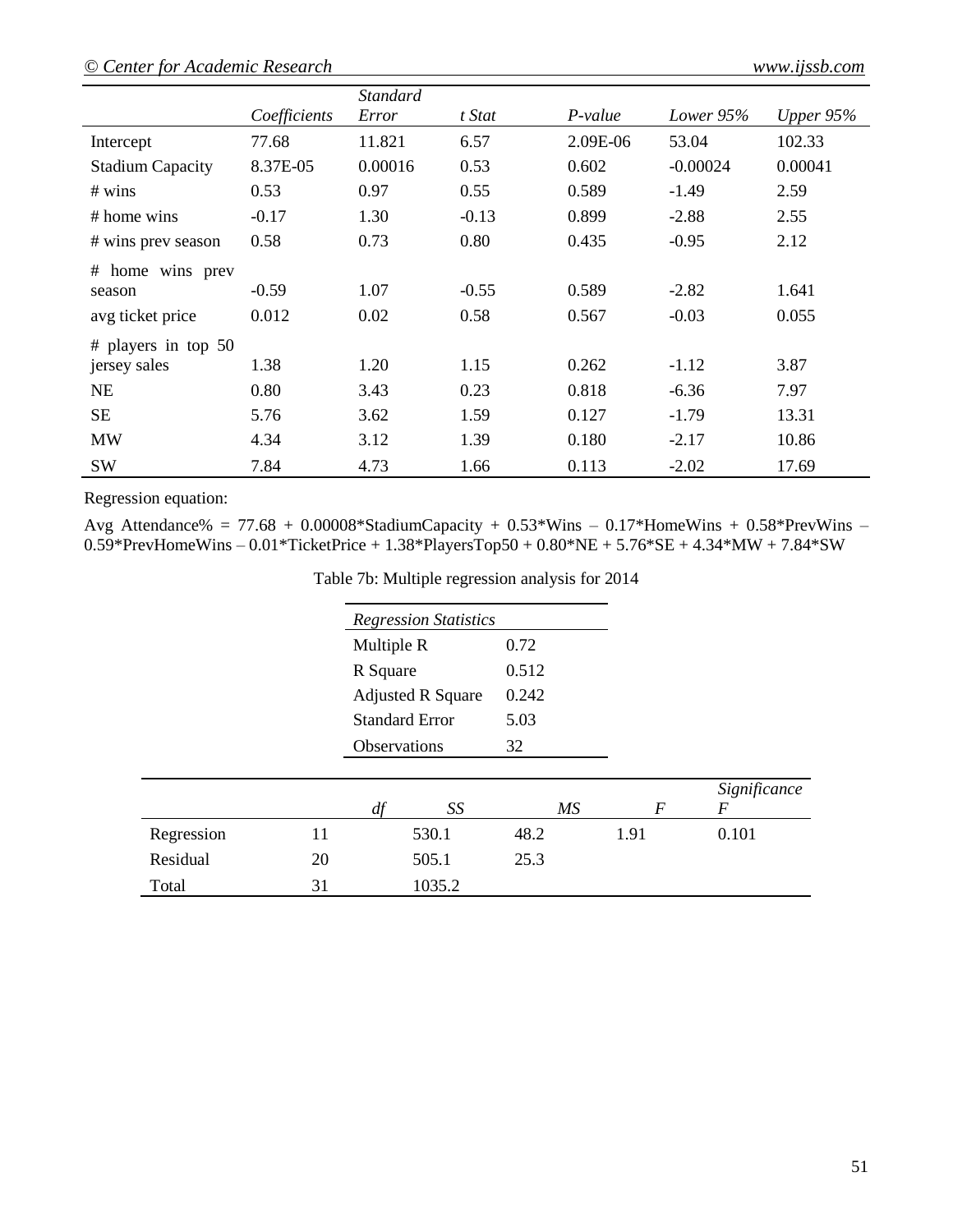|--|

|                         |              | <b>Standard</b> |         |          |            |             |
|-------------------------|--------------|-----------------|---------|----------|------------|-------------|
|                         | Coefficients | Error           | t Stat  | P-value  | Lower 95%  | Upper $95%$ |
| Intercept               | 76.84        | 10.66           | 7.21    | 5.60E-07 | 54.61      | 99.08       |
| <b>Stadium Capacity</b> | 9.12E-05     | 0.00016         | 0.56    | 0.580    | $-0.00024$ | 0.00044     |
| # wins                  | 1.21         | 0.80            | 1.37    | 0.186    | $-0.64$    | 3.06        |
| # home wins             | $-1.94$      | 1.52            | $-1.28$ | 0.215    | $-5.11$    | 1.22        |
| # wins prev season      | 0.39         | 0.839           | 0.47    | 0.643    | $-1.34$    | 2.12        |
| # home wins prev        |              |                 |         |          |            |             |
| season                  | 1.25         | 1.32            | 0.95    | 0.354    | $-1.50$    | 4.01        |
| avg ticket price        | 0.026        | 0.02            | 1.21    | 0.241    | $-0.02$    | 0.07        |
| # players in top $50$   |              |                 |         |          |            |             |
| jersey sales            | $-1.20$      | 1.20            | $-1.00$ | 0.330    | $-3.714$   | 1.31        |
| NE                      | $-0.80$      | 3.48            | $-0.23$ | 0.819    | $-8.06$    | 6.45        |
| <b>SE</b>               | 3.02         | 3.88            | 0.78    | 0.446    | $-5.08$    | 11.13       |
| <b>MW</b>               | $-1.34$      | 3.57            | $-0.38$ | 0.7118   | $-8.79$    | 6.11        |
| <b>SW</b>               | $-4.08$      | 4.74            | $-0.86$ | 0.400    | $-13.97$   | 5.81        |

Regression equation:

Avg Attendance% = 76.84 + 0.00009\*StadiumCapacity +  $1.21*Wins - 1.94*HomWins + 0.39*PrevWins +$ 1.25\*PrevHomeWins + 0.03\*TicketPrice - 1.20\*PlayersTop50 - 0.80\*NE + 3.02\*SE – 1.34\*MW – 4.08\*SW

Table 7c: Multiple regression analysis for 2015

From this, we can first deduce that this group of variables is significantly predictive of attendance percentages for 2013 and 2014 using a standard level of significance 0.05; the two F-statistics have p-values below 0.05. However, for 2015, the p-value for the model is slightly above 0.10 ( $p = .101$ ), so we are unable to conclude at that level of significance that these variables are predictive of attendance, but this p-value is still fairly low. A reassuring sign is that the R squared values for each model are somewhat high, suggesting a moderate amount of variability in attendance is explained by the overall model: 66.64% for 2013, 56.88% for 2014, and 51.21% for 2015.

For each model, the following variables had a p-value below .10 (all with positive coefficients); the variable in bold were significant at  $p < .05$ :

2013 # wins (current season) # players in top 50 jersey sales Southeast **Midwest**

# **Southwest**

2014

None, but p < .20 for Southeast, Midwest, and Southwest

2015

None

#### *Stepwise-regression analyses*

Another test that examines the significance of variables in a multivariate setting is a *stepwise regression*. Stepwise regression analysis will allow us to identify significant variables (if any) that did not show up in the "regular" multiple-regression analysis due to multi-collinearity among the independent variables. Tables 8a, 8b, and 8c present the results for years 2013, 2014, and 2015, respectively.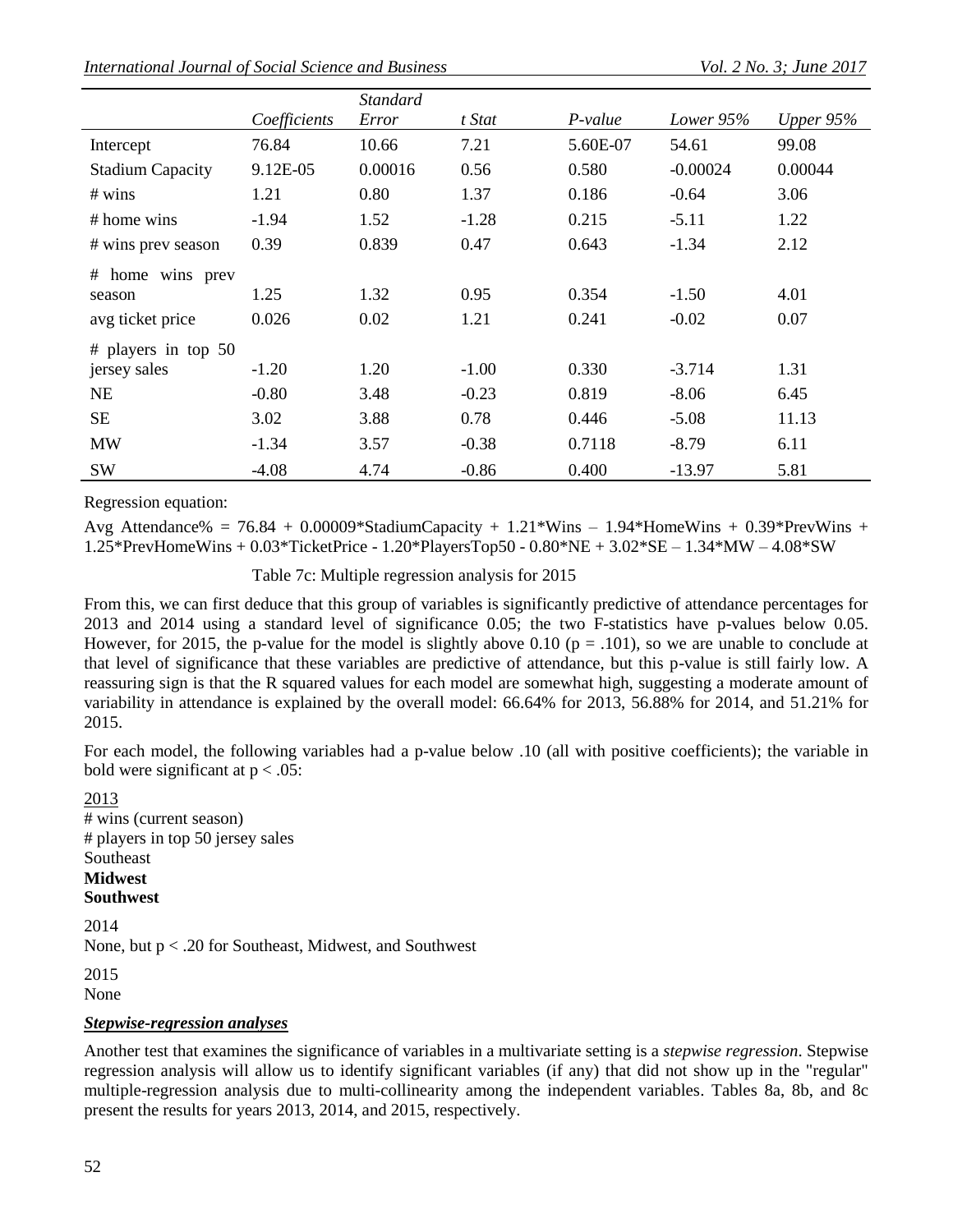#### Model Summary

| Model | л                 | R Square | Adjusted<br>R | Std.<br>Error of<br>the |
|-------|-------------------|----------|---------------|-------------------------|
|       |                   |          | Square        | Estimate                |
|       | .596 <sup>a</sup> | .355     | .334          | 5.60646                 |
|       | $.665^{\rm b}$    | .443     | .404          | 5.30229                 |

a Predictors: (Constant), PlayersInTop50JerseySales b Predictors: (Constant), PlayersInTop50JerseySales, Midwest

# ANOVA<sup>a</sup>

| Model |            | of<br>Sum | df | Mean    | $\mathbf{F}$ | Sig.              |
|-------|------------|-----------|----|---------|--------------|-------------------|
|       |            | Squares   |    | Square  |              |                   |
|       | Regression | 519.968   |    | 519.968 | 16.542       | .000 <sup>b</sup> |
|       | Residual   | 942.972   | 30 | 31.432  |              |                   |
|       | Total      | 1462.940  | 31 |         |              |                   |
| 2     | Regression | 647.625   |    | 323.812 | 11.518       | .000 <sup>c</sup> |
|       | Residual   | 815.315   | 29 | 28.114  |              |                   |
|       | Total      | 1462.940  | 31 |         |              |                   |

a Dependent Variable: AvgAttendancePct

b Predictors: (Constant), PlayersInTop50JerseySales

c Predictors: (Constant), PlayersInTop50JerseySales, Midwest

# Coefficients<sup>a</sup>

| Model |                           | Unstandardized |            | Standardized |        | Sig. |
|-------|---------------------------|----------------|------------|--------------|--------|------|
|       |                           | Coefficients   |            | Coefficients |        |      |
|       |                           |                | Std. Error | Beta         |        |      |
|       | (Constant)                | 91.759         | 1.535      |              | 59.785 | .000 |
|       | PlayersInTop50JerseySales | 3.051          | .750       | .596         | 4.067  | .000 |
| 2     | (Constant)                | 90.244         | 1.616      |              | 55.836 | .000 |
|       | PlayersInTop50JerseySales | 3.216          | .714       | .628         | 4.506  | .000 |
|       | Midwest                   | 4.469          | 2.097      | .297         | 2.131  | .042 |

a Dependent Variable: AvgAttendancePct

Table 8a: Stepwise regression output for 2013

Model Summary

| Model | 17                | R Square | Adjusted<br>R<br>Square | Std.<br>Error<br>the<br>-of<br>Estimate |
|-------|-------------------|----------|-------------------------|-----------------------------------------|
| $  -$ | .574a<br>.<br>___ | .329     | .307                    | 5.10661                                 |

a Predictors: (Constant), PlayersTop50

#### ANOVA<sup>a</sup>

| Model |            | οf<br>Sum | df     | Mean    |        | Sig.              |
|-------|------------|-----------|--------|---------|--------|-------------------|
|       |            | Squares   |        | Square  |        |                   |
|       | Regression | 384.036   |        | 384.036 | 14.727 | .001 <sub>b</sub> |
|       | Residual   | 782.324   | 30     | 26.077  |        |                   |
|       | Total      | 166.360   | $\sim$ |         |        |                   |

a Dependent Variable: AvgAttendance

b Predictors: (Constant), PlayersTop50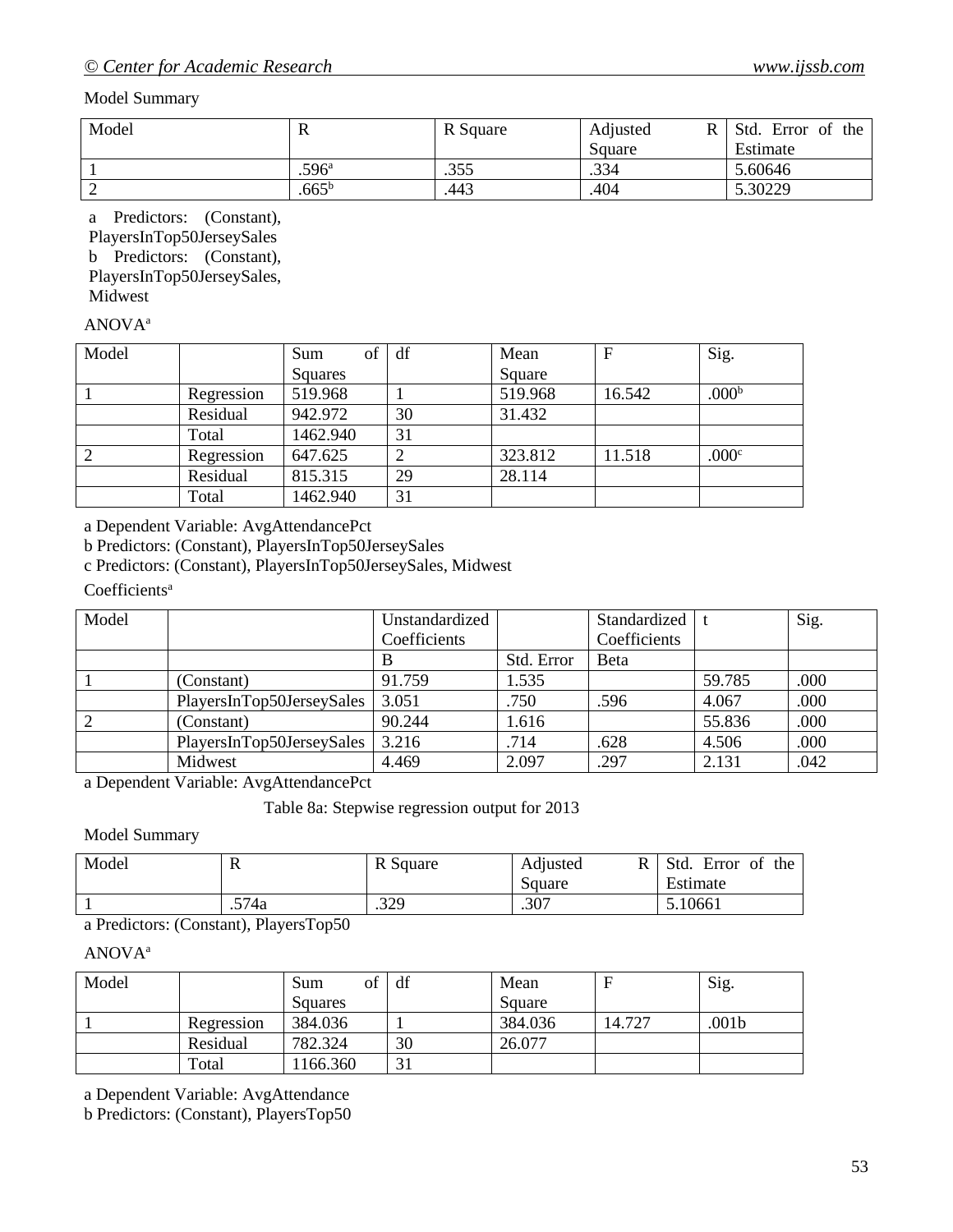#### Coefficients<sup>a</sup>

| Model | Unstandardized |              | Standardized |              | Sig.   |      |
|-------|----------------|--------------|--------------|--------------|--------|------|
|       |                | Coefficients |              | Coefficients |        |      |
|       |                |              | Std. Error   | <b>Beta</b>  |        |      |
|       | (Constant)     | 93.682       | 1.358        |              | 68.991 | .000 |
|       | PlaversTop50   | 2.491        | .649         | .574         | 3.838  | .001 |

a Dependent Variable: AvgAttendance

#### Table 8b: Stepwise regression output for 2014

#### Model Summary

| Model | 17    | R Square | D<br>Adjusted<br>ĸ<br>Square | Std.<br>Error<br>of<br>the<br>Estimate |
|-------|-------|----------|------------------------------|----------------------------------------|
|       | .525a | .276     | າເາ<br>ے بے .                | 4.99869                                |

a Predictors: (Constant), PrevWins

#### ANOVA<sup>a</sup>

| Model |            | of<br>Sum | df             | Mean    | F     | Sig.  |
|-------|------------|-----------|----------------|---------|-------|-------|
|       |            | Squares   |                | Square  |       |       |
|       | Regression | 285.572   |                | 285.572 | 1.429 | .002b |
|       | Residual   | 749.608   | 30             | 24.987  |       |       |
|       | Total      | 1035.180  | $\sim$ 1<br>JІ |         |       |       |

a Dependent Variable: AvgAttendance

b Predictors: (Constant), PrevWins

#### Coefficients<sup>a</sup>

| Model |            | Unstandardized |            | Standardized |        | Sig. |
|-------|------------|----------------|------------|--------------|--------|------|
|       |            | Coefficients   |            | Coefficients |        |      |
|       |            |                | Std. Error | Beta         |        |      |
|       | (Constant) | 89.064         | 2.426      |              | 36.719 | .000 |
|       | PrevWins   | .958           | .283       | .525         | 3.381  | .002 |

a Dependent Variable: AvgAttendance

Table 8c: Stepwise regression output for 2015

The results show that the 2013 data contains two variables that are significant at  $p < .05$  in predicting average stadium attendance - number of players in the top 50 jersey sales and the Midwest dummy variable. This is somewhat consistent with the original multiple regression model since these variables were among those with the lowest p values and therefore most significant in predicting stadium attendance. The Southwest dummy variable was no longer significant at  $p < .05$ . We can conclude that the variable, PlayersTop50JerseySales, was overlapping with other variables in the regular multiple regression, but got revealed as significant in the stepwise analysis. Since the coefficients are positive, it indicates that more players in the top 50 in jersey sales for a team increases their stadium attendance on average, and so does being located in the Midwest, in each case, holding the other variable constant. The actual equation is

Predicted Average Attendance percent =

90.244 + 3.216\*Players InTop50JerseySales +  $4.468$ \*(Midwest [0,1] dummy variable)

In 2014, the only independent variable deemed a significant predictor of average stadium attendance percentage at p < .05 was players in the top 50 in jersey sales. The regular multiple regression did not reveal any significant variables at  $p < 0.10$ . Again, we can conclude that the variable, PlayersTop50 Jersey Sales, was overlapping with other variables in the regular multiple regression, but got revealed as significant in the stepwise analysis. Since the coefficient is positive (as it was for 2013), this means on average that, the more players a team had in the top 50 in NFL jersey sales, the higher their average attendance would be predicted to be.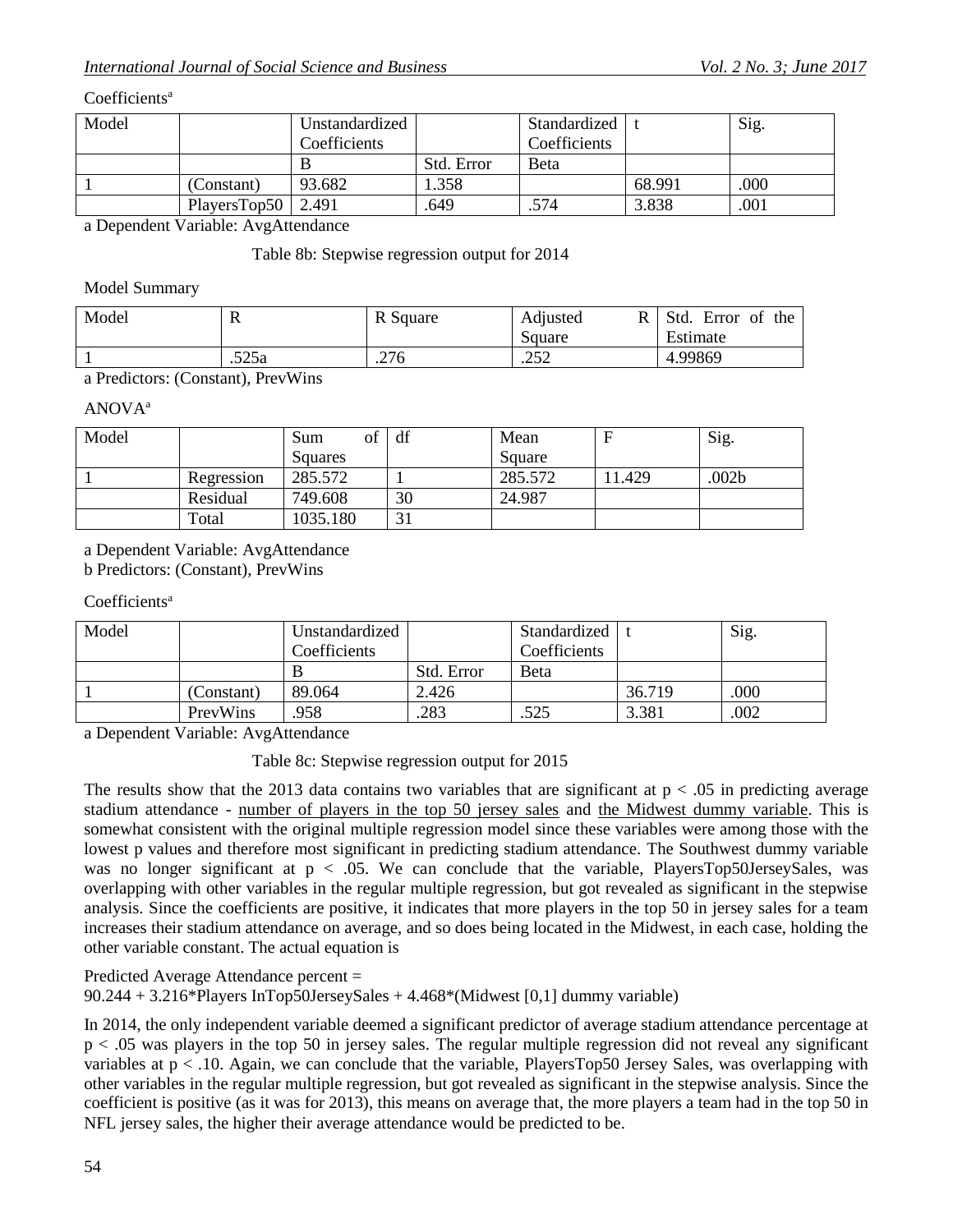The fact that players in the top 50 in jersey sales was a significant predictor of stadium attendance two years in a row indicates that teams with popular or "star" players draw more people in, and teams looking to gain larger crowds may benefit by adding very popular individuals to their team. This fact also adds some consistency to the results over time.

Lastly, the only independent variable that was a significant predictor of average NFL stadium attendance in 2015 at  $p < .05$  was the number of wins the previous year; neither this, nor any other variable showed up as significant in the regular multiple regression. So, it is number of wins the previous year that was overlapping with other variables in the regular multiple regression, but got revealed as significant in the stepwise analysis. Since the corresponding coefficient is positive, this means that the more wins a team had the previous year, the higher the stadium attendance percentage was on average predicted to be. This makes sense, since fans are more likely to be drawn to stadiums for teams that had recently proven themselves to be successful.

The overall model is much more significant for the 2013 season, then becomes less significant in 2014 and less again in 2015 (i.e., the R-Square value decreased each year, while still remaining highly significant.) Still, overall, the results make intuitive sense. Fans typically will be more drawn to watch teams with more wins the previous year, while teams who win less may not be as fun to watch or draw large crowds. Additionally, the more players on each team in the top 50 in jersey sales that year, the more fans will often believe that these players, as individuals, are worth seeing in person. For the dummy variables for region of the country, it appears as though the northeast region may not be as consistently popular for watching games as the others, which, as we noted earlier, may make sense based on the climate, since it typically becomes the coldest NFL region in the winter, which may cause fewer fans to attend games.

#### **Limitations and Directions for Future Research**

It was difficult to document stadium attendance correctly. We found reliable sources online that gave stadium capacity numbers for each NFL stadium, but many of the recorded average attendance numbers over the last three years exceeded the given stadium capacity. Several of the average attendance percentages are documented as over 100% which further supports the idea that several stadiums sell tickets past capacity. Although sources state that capacity was able to be exceeded, it's not very clear how much capacity can be expanded by at each stadium, and which games are truly "sell-outs." The Dallas Cowboys, for example, have had attendance numbers far exceeding the capacity for their stadium in every game in 2013, but some games exceeded capacity by a few thousand and some by over 10,000. There doesn't seem to be a very reliable way to measure if this is accurate. It would be helpful to have resources that more clearly stated the true maximum capacity for each stadium if it can be expanded past their regular capacity. It would also greatly enhance accuracy if records were kept of the actual fan attendance for each game, rather than going solely by the number of tickets sold.

It may also help to have some measure of the cultural significance of football in different areas of the country. Going into this research, we had the preconceived idea that football is much more popular in the southwestern United States than anywhere else, and especially popular in Texas, and our data proved that to be true. However, there may be a better way to divide the NFL teams into regions, since we used only five major regions in the country, and states in each region may not share the same cultural values. However, it would not be appropriate to conduct an analysis by each state, since several states don't have professional NFL teams, while others have only one and some have multiple, *and*, such an analysis would necessitate having too many independent variables, given the sample sizes we have. Still, a better way to measure football popularity across the country may result in more significant patterns and could tell us more specifically where the NFL is lacking popularity and where the NFL is most popular.

Lastly, one other variable we wanted to document and use in our analyses was social media following. Especially in recent years, social media has been very telling of which teams have the largest and most passionate fan bases, which might assist in predicting stadium attendance. However, we were unable to find data we believed to be suitable. This was especially true since there are so many forms of social media these days that it would be difficult to determine which application is most indicative of larger fan followings. For example, a team may rank #1 in Instagram followers, but may have a smaller Facebook following than another team. More specific documentation in this field could potentially be useful in this type of research going forward.